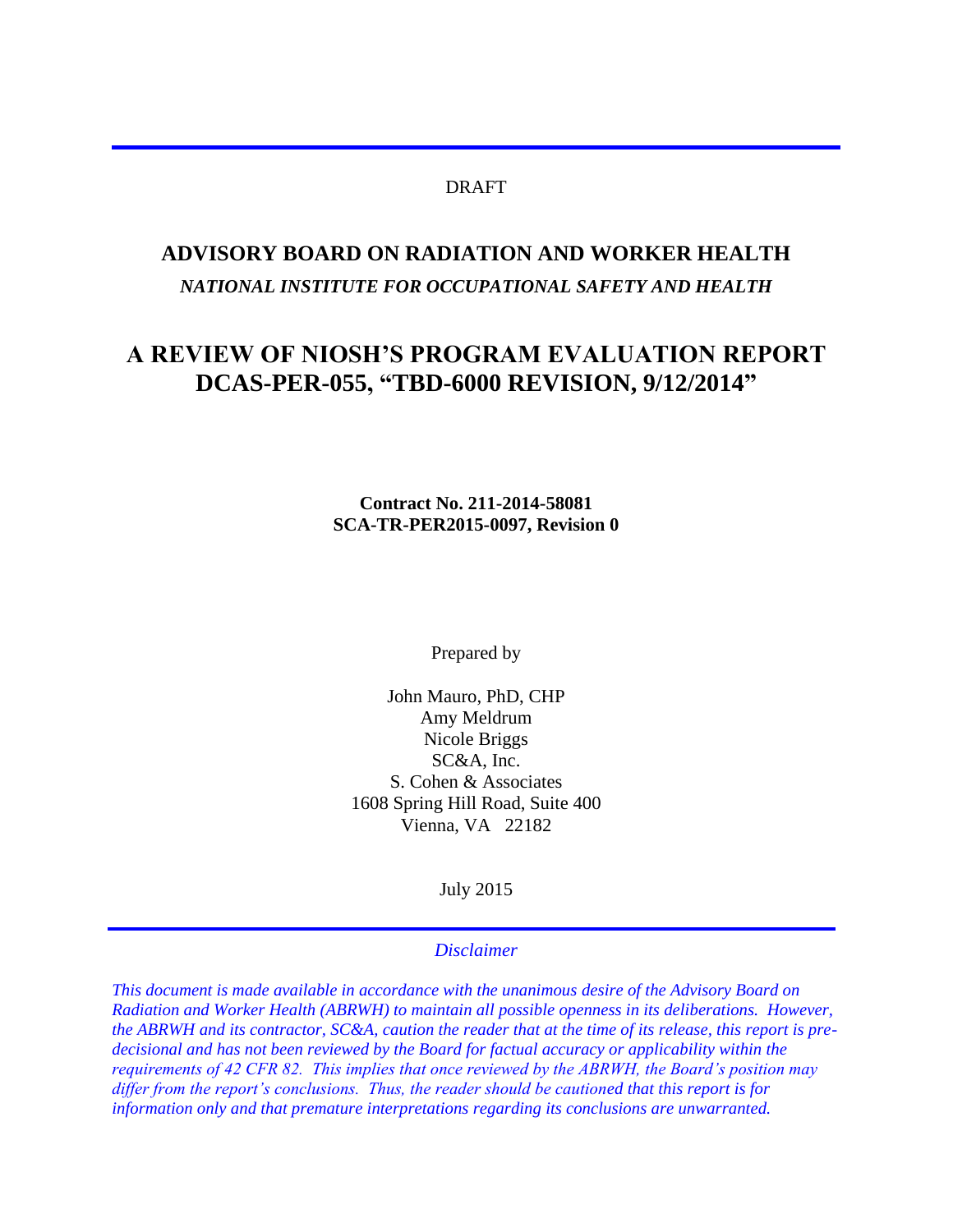| <b>Effective Date:</b> | Revision No.:          | Document No.        | Page No. |
|------------------------|------------------------|---------------------|----------|
| July 24, 2015          | (Draft)<br>$\cdot$ $-$ | SCA-TR-PER2015-0097 | 2 of 23  |

| S. COHEN & ASSOCIATES:                             | Document No.           |
|----------------------------------------------------|------------------------|
|                                                    | SCA-TR-PER2015-0097    |
| <b>Technical Support for the Advisory Board on</b> | <b>Effective Date:</b> |
| <b>Radiation &amp; Worker Health Review of</b>     |                        |
| <b>NIOSH</b> Dose Reconstruction Program           | Draft – July 24, 2015  |
|                                                    |                        |
| A REVIEW OF NIOSH'S PROGRAM                        |                        |
| <b>EVALUATION REPORT DCAS-PER-055,</b>             | Page 2 of 23           |
| "TBD-6000, REVISION, 9/12/2014"                    |                        |
|                                                    | Supersedes:            |
| Task Manager:                                      |                        |
|                                                    | N/A                    |
| Date:                                              |                        |
| John Mauro, PhD, CHP                               |                        |
|                                                    |                        |
|                                                    | $Reviewer(s)$ :        |
| Project Manager:                                   |                        |
|                                                    | John Stiver            |
| Date:                                              |                        |
| John Stiver, CHP                                   |                        |
|                                                    |                        |

#### **Record of Revisions**

| <b>Revision</b><br><b>Number</b> | <b>Effective</b><br>Date | <b>Description of Revision</b> |
|----------------------------------|--------------------------|--------------------------------|
| $0$ (Draft)                      | 07/24/2015               | Initial issue                  |
|                                  |                          |                                |
|                                  |                          |                                |
|                                  |                          |                                |
|                                  |                          |                                |
|                                  |                          |                                |
|                                  |                          |                                |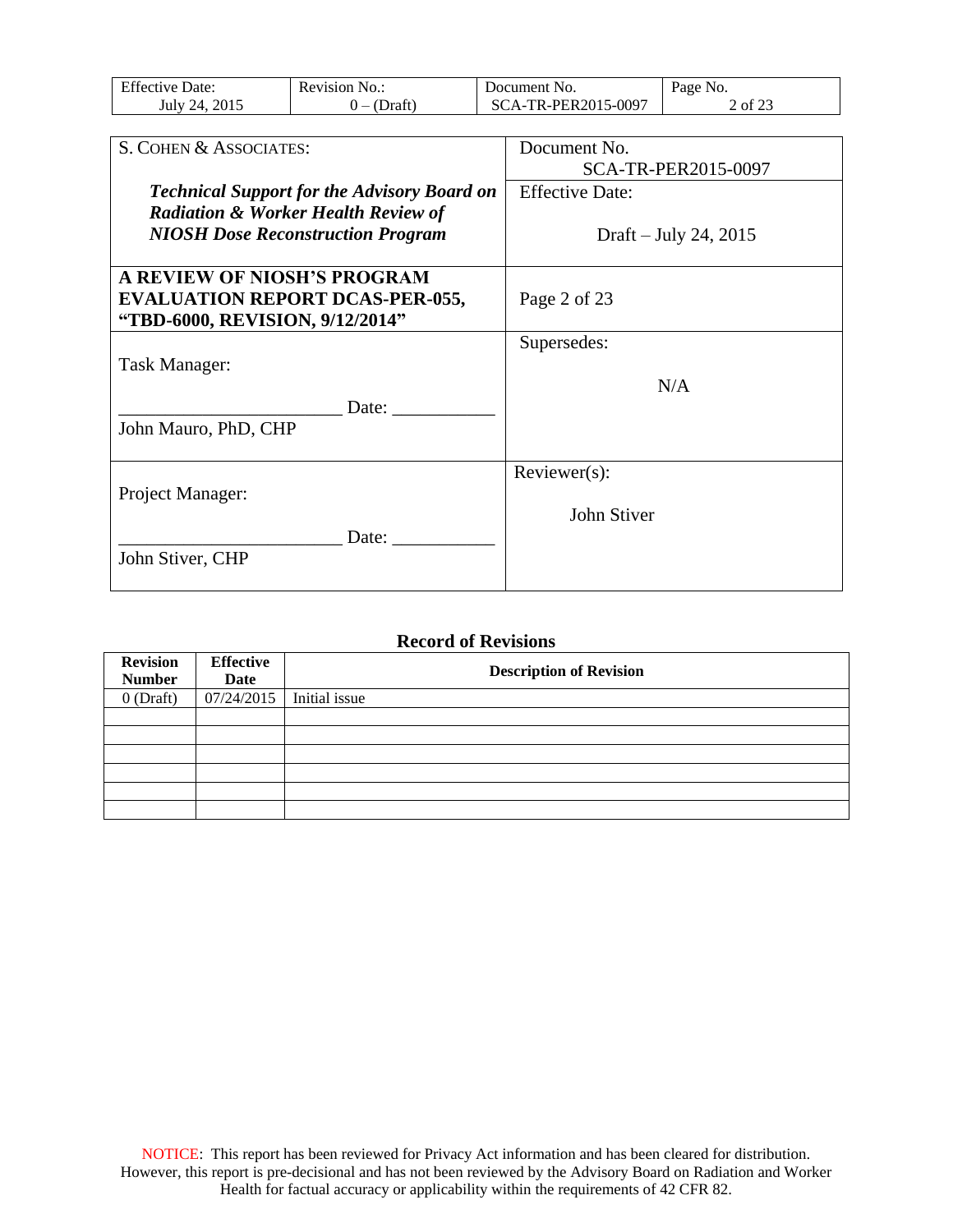| <b>Effective Date:</b> | <b>Revision No.:</b>        | Document No.        | Page No. |
|------------------------|-----------------------------|---------------------|----------|
| 2015<br>July 24.       | (Draft)<br>$\cdot$ $ \cdot$ | SCA-TR-PER2015-0097 | of 23    |

# **TABLE OF CONTENTS**

| 1.0 |            |                                                                                                       |  |
|-----|------------|-------------------------------------------------------------------------------------------------------|--|
| 2.0 |            | Subtask 1: Identify the Circumstances that Necessitated the Need for                                  |  |
| 3.0 |            |                                                                                                       |  |
|     | 3.1<br>3.2 | Issues Raised Subsequent to the Publication of Revision 1 to TBD-6000 10                              |  |
| 4.0 |            | Subtask 3: Evaluate the PER's Stated Approach for Identifying the Number of                           |  |
|     | 4.1        | SC&A'S Review of the Process Used by NIOSH to Identify the Universe of<br>Potentially Impacted Claims |  |
|     | 4.2        |                                                                                                       |  |
|     |            | SC&A's Comments on NIOSH's Exclusion Criteria 15<br>4.2.1                                             |  |
|     |            | SC&A's Comments on Cases Re-evaluated by NIOSH17<br>4.2.2                                             |  |
| 5.0 |            |                                                                                                       |  |
| 6.0 |            |                                                                                                       |  |
|     |            |                                                                                                       |  |
|     |            | Attachment B: Correspondence that Provided SC&A with the Universe of Potentially                      |  |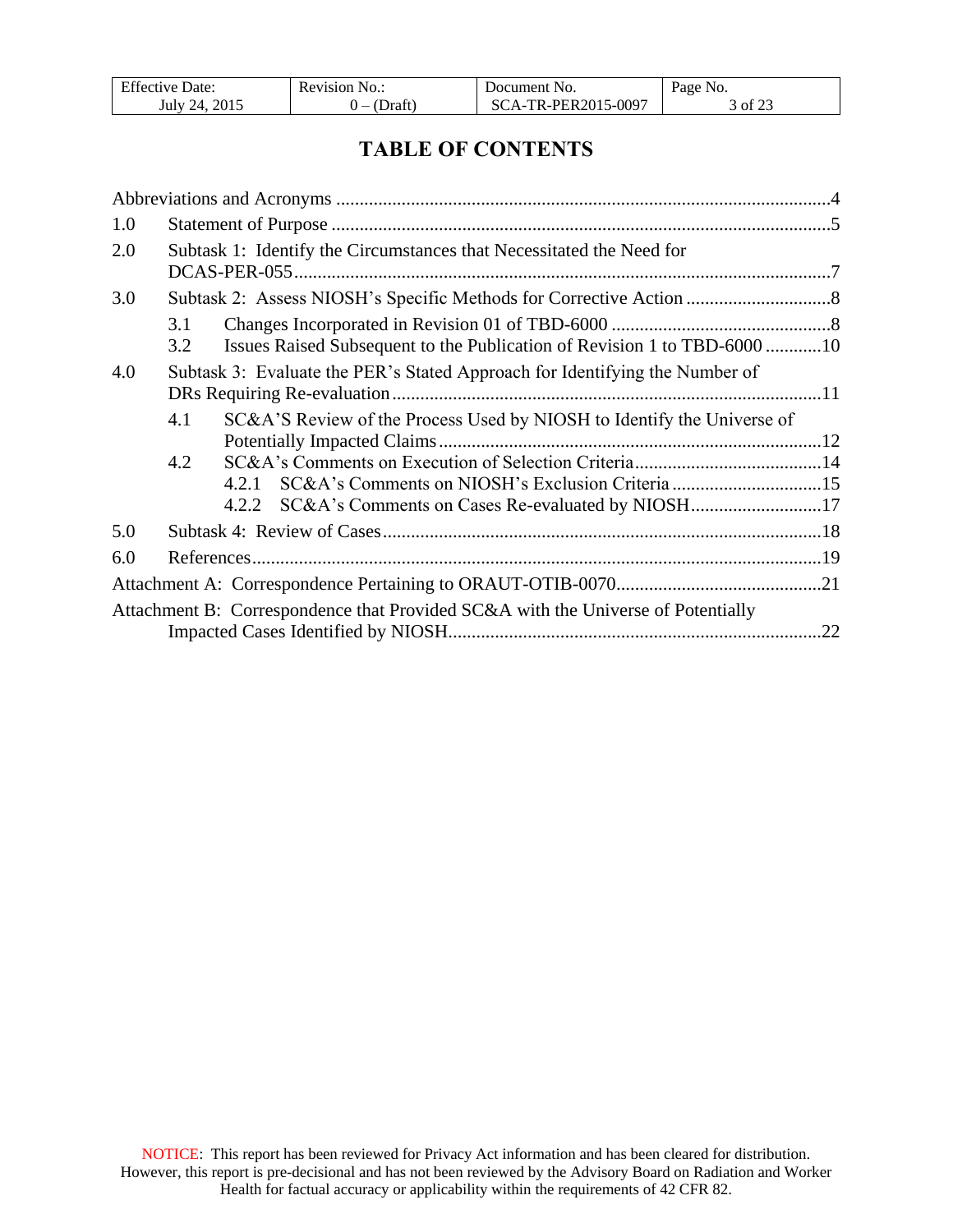| <b>Effective Date:</b> | <b>Revision No.:</b> | Document No.        | Page No. |
|------------------------|----------------------|---------------------|----------|
| July 24, 2015          | (Draft)<br>$l - 1$   | SCA-TR-PER2015-0097 | 4 of 23  |

# **ABBREVIATIONS AND ACRONYMS**

<span id="page-3-0"></span>

| <b>Advisory Board</b><br>or ABRWH | Advisory Board on Radiation and Worker Health         |
|-----------------------------------|-------------------------------------------------------|
|                                   |                                                       |
| <b>AWE</b>                        | <b>Atomic Weapons Employer</b>                        |
| <b>DCAS</b>                       | Division of Compensation Analysis and Support         |
| DR                                | Dose Reconstruction                                   |
| m <sup>2</sup>                    | square meter                                          |
| m/s                               | meters per second                                     |
| <b>NIOSH</b>                      | National Institute for Occupational Safety and Health |
| <b>NOCTS</b>                      | NIOSH/OCAS Claims Tracking System                     |
| <b>OCAS</b>                       | Office of Compensation Analysis and Support           |
| <b>ORAUT</b>                      | Oak Ridge Associated Universities Team                |
| <b>PEP</b>                        | <b>Program Evaluation Plan</b>                        |
| <b>PER</b>                        | <b>Program Evaluation Report</b>                      |
| <b>POC</b>                        | Probability of Causation                              |
| RF                                | resuspension factor                                   |
| <b>RU</b>                         | recycled uranium                                      |
| SC&A                              | S. Cohen and Associates (SC&A, Inc.)                  |
| <b>SEC</b>                        | <b>Special Exposure Cohort</b>                        |
| <b>TBD</b>                        | <b>Technical Basis Document</b>                       |
| TIB                               | <b>Technical Information Bulletin</b>                 |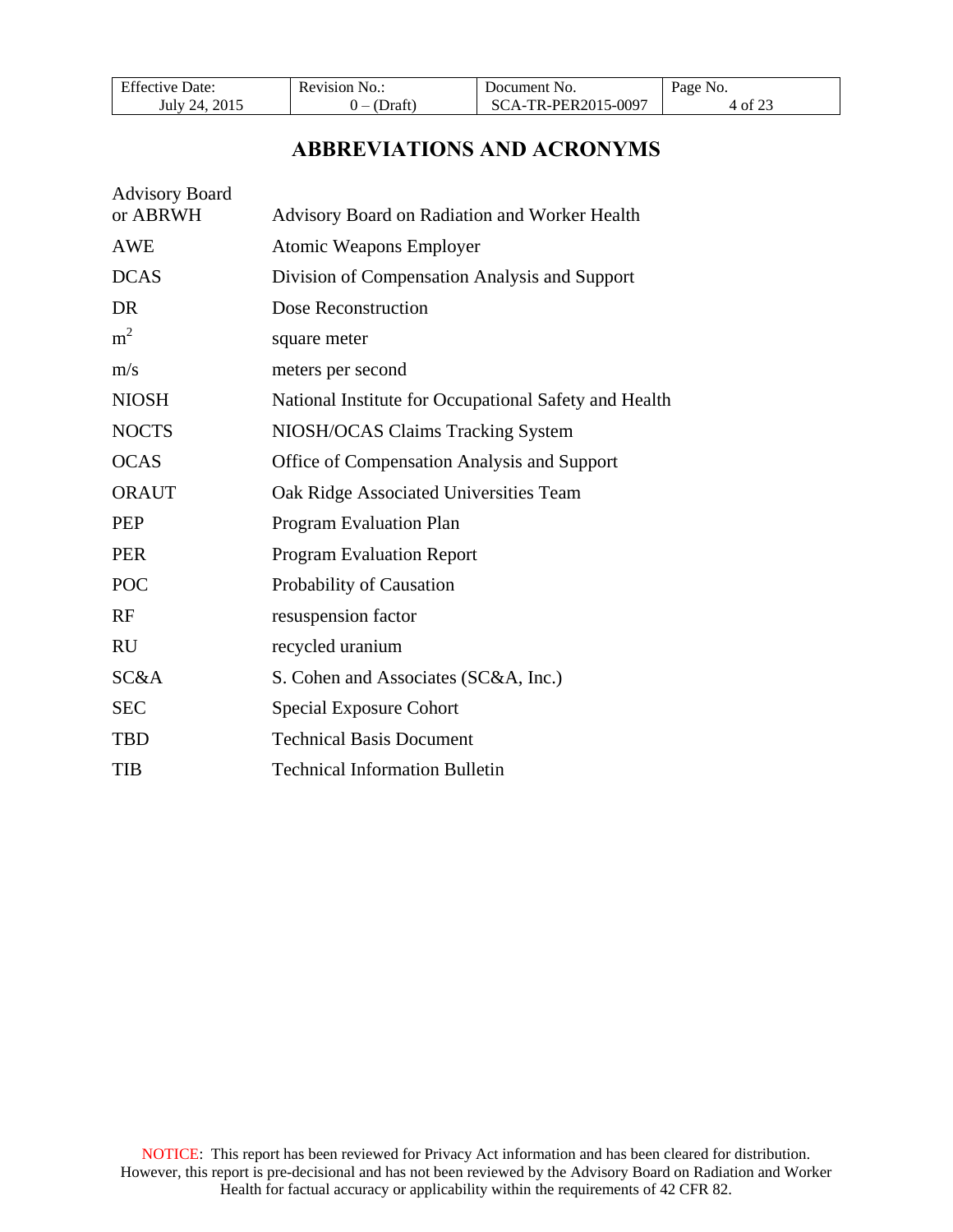| <b>Effective Date:</b> | Revision No.: | Document No.        | Page No. |
|------------------------|---------------|---------------------|----------|
| 2015<br>July 24.       | 'Draft        | SCA-TR-PER2015-0097 | 5 of 23  |

### <span id="page-4-0"></span>**1.0 STATEMENT OF PURPOSE**

To support dose reconstruction (DR), the National Institute for Occupational Safety and Health (NIOSH) and the Oak Ridge Associated Universities Team (ORAUT) have assembled a large body of guidance documents, workbooks, computer codes, and tools. In recognition of the fact that all of these supporting elements in DR may be subject to revisions, provisions exist for evaluating the effect of such programmatic revisions on the outcome of previously completed DRs. Such revisions may be prompted by document revisions due to new information, misinterpretation of guidance, changes in policy, and/or programmatic improvements.

The process for evaluating potential impacts of programmatic changes on previously completed DRs has been proceduralized in OCAS-PR-008, *Preparation of Program Evaluation Reports and Program Evaluation Plans* (OCAS 2006), Revision 2. This procedure describes the format and methodology to be employed in preparing a Program Evaluation Report (PER) and a Program Evaluation Plan (PEP).

A PER provides a critical evaluation of the effect(s) that a given issue/programmatic change may have on previously completed DRs. This includes a qualitative and quantitative assessment of potential impacts. Most important in this assessment is the potential impact on the Probability of Causation (POC) of previously completed DRs with POCs of <50%.

As needed, a PEP may be issued that serves as a formal notification of an impending PER. The PEP provides a preliminary description of the issue(s) that will be addressed in the PER, and summarizes the likely scope of the effort required to complete the PER.

During a meeting of the Procedures Review Subcommittee held on April 28, 2015, SC&A was authorized to review DCAS-PER-055, *TBD-6000 Revision* (DCAS 2014). In conducting a PER review, SC&A is committed to perform the following five subtasks, each of which is discussed in this report:

- Subtask 1: Assess NIOSH's evaluation/characterization of the "issue" and its potential impacts on DR. Our assessment intends to ensure that the "issue" was fully understood and characterized in the PER.
- Subtask 2: Assess NIOSH's specific methods for corrective action. In instances where the PER involves a technical issue that is supported by document(s) (e.g., white papers, technical information bulletins, procedures) that have not yet been subjected to a formal SC&A review, Subtask 2 will include a review of the scientific basis and/or sources of information to ensure the credibility of the corrective action and its consistency with current/consensus science. Conversely, if such technical documentation has been formalized and previously subjected to a review by SC&A, Subtask 2 will simply provide a brief summary/conclusion of this review process.
- Subtask 3: Evaluate the PER's stated **approach** for identifying the universe of potentially affected DRs, and assess the **criteria** by which a subset of potentially affected DRs was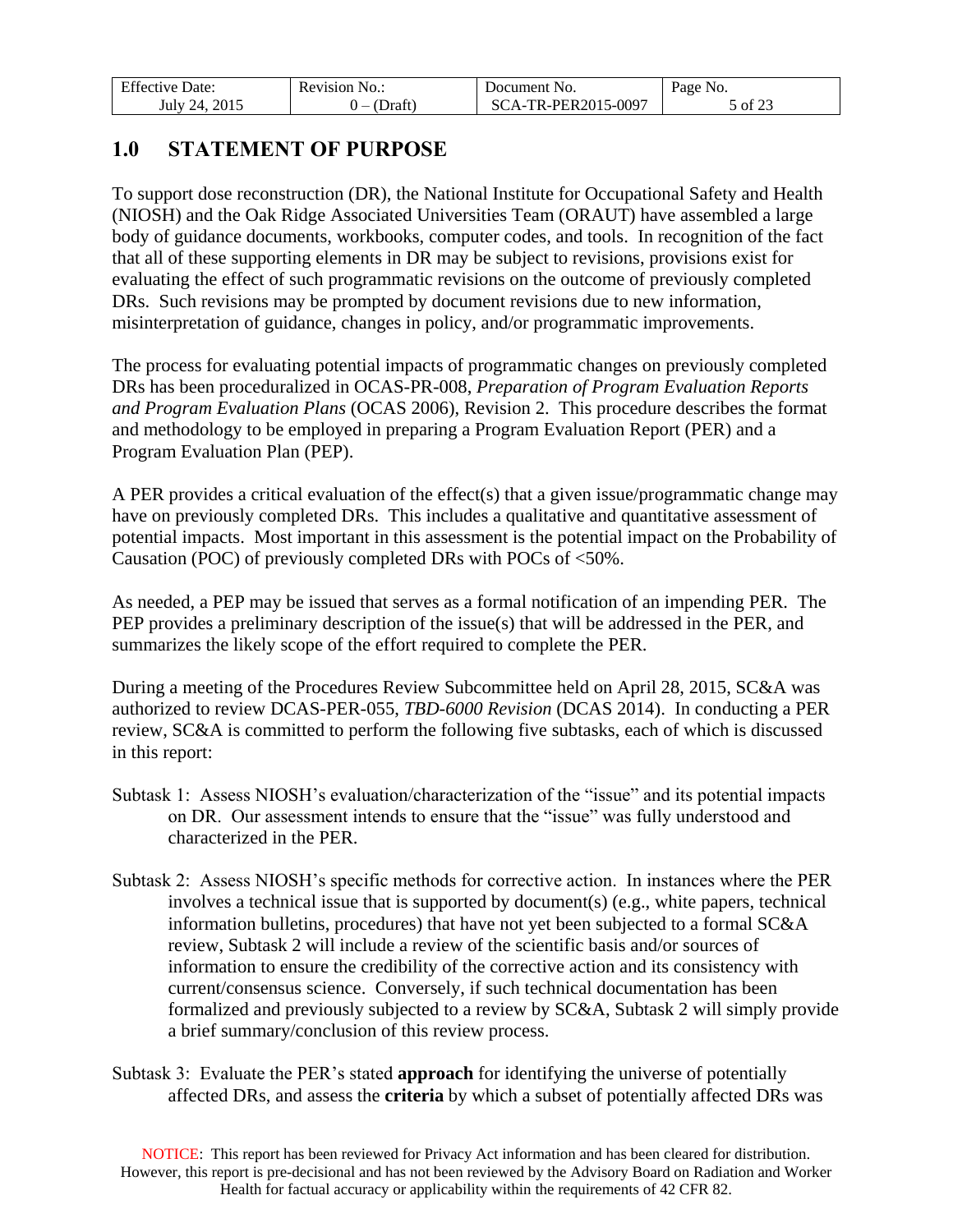| <b>Effective Date:</b> | Revision No.: | Document No.        | Page No. |
|------------------------|---------------|---------------------|----------|
| July 24, 2015          | (Draft)       | SCA-TR-PER2015-0097 | 6 of 23  |

selected for re-evaluation. The second step may have important implications in instances where the universe of previously denied DRs is very large and, for reasons of practicality, NIOSH's re-evaluation is confined to a subset of DRs that, based on their scientific judgment, have the potential to be significantly affected by the PER. In behalf of Subtask 3, SC&A will also evaluate the timeliness for the completion of the PER.

- Subtask 4: Conduct audits of DRs affected by the PER under review. Based on information contained in Table 1 (and discussed in Section 3.1 below), the number of DRs selected for audit for a given PER will vary. (It is assumed that the selection of the DRs and the total number of DR audits per PER will be made by the Advisory Board.)
- Subtask 5: Prepare a comprehensive written report that contains the results of the above-stated subtasks, along with our review conclusions.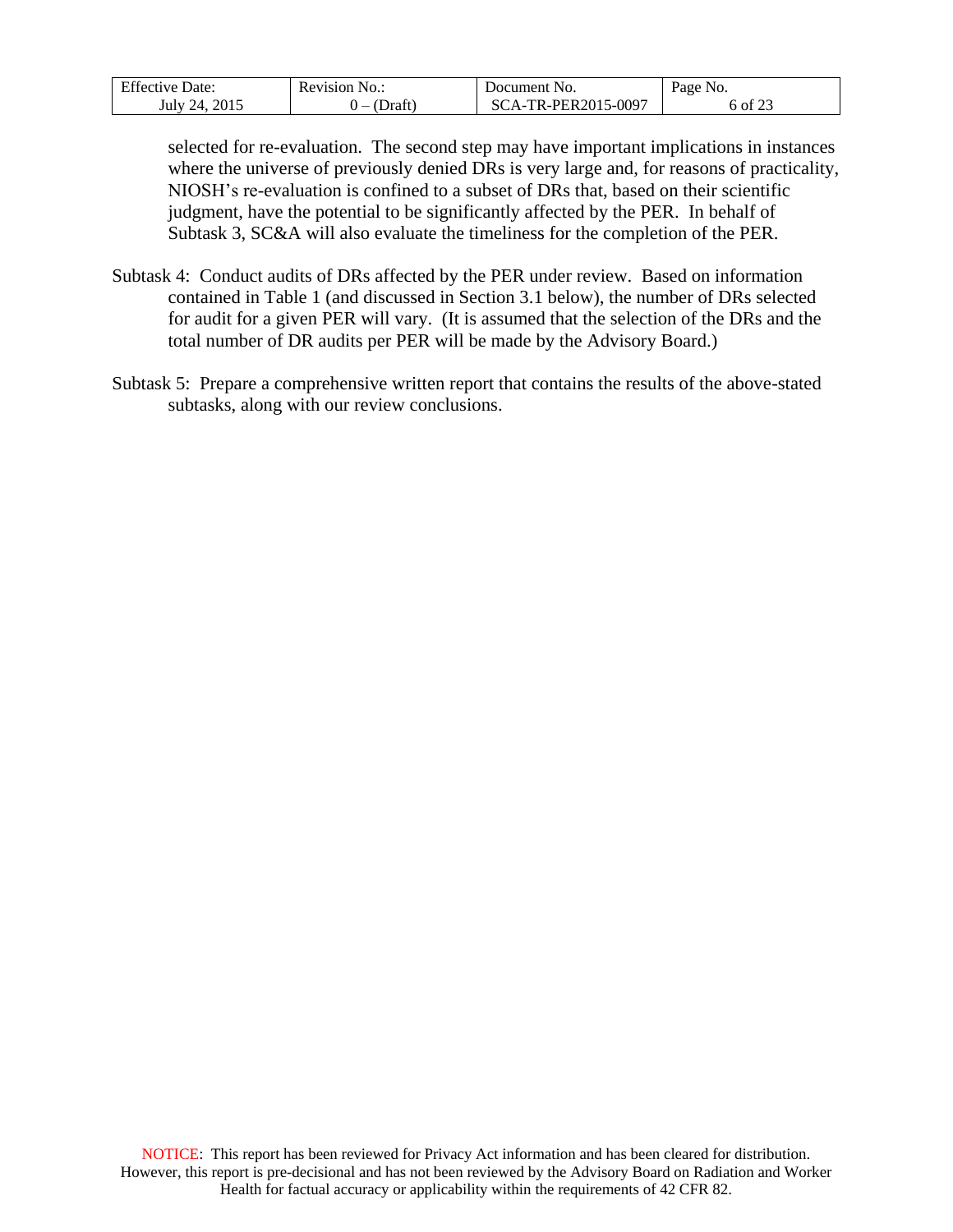| <b>Effective Date:</b> | Revision No.: | Document No.     | Page No. |
|------------------------|---------------|------------------|----------|
| 2015<br>July 24.       | )raft         | -TR-PER2015-0097 | of 23    |

## <span id="page-6-0"></span>**2.0 SUBTASK 1: IDENTIFY THE CIRCUMSTANCES THAT NECESSITATED THE NEED FOR DCAS-PER-055**

DCAS-PER-055 was issued on September 12, 2014, in response to the issuance of Revision 1 of Battelle-TBD-6000, *Site Profiles for Atomic Weapons Employers that Worked Uranium Metals* (Battelle 2011) (referred to here as Rev. 1 to TBD-6000). Prior to the issuance of Rev. 1 to TBD-6000, many DRs were performed based on Rev. 0 of TBD-6000 (Battelle 2006); hence, the need for this PER.

As explained in PER-055, there are many appendices to TBD-6000, which provide DR guidance for specific Atomic Weapons Employer (AWE) facilities that handled and machined uranium metal. These appendices are not addressed as part of PER-055, even though they could be affected by changes to TBD-6000. If the appendices to TBD-6000, such as Appendix BB dealing with General Steel Industries, require revision, they will be treated under separate PERs. As such, only DRs that are based entirely on TBD-6000 and not based on one of the appendices to TBD-6000 were revisited under this PER.

While some changes incorporated into Rev. 1 to TBD-6000 increased the assigned doses, others resulted in a decrease. All changes introduced in Rev. 1 reflect formal internal reviews by ORAUT, NIOSH, and the TBD-6000 Work Group.

However, subsequent to the issuance of Rev. 1 to TBD-6000, new TBD-6000 issues emerged due to ongoing reviews of a number of site profiles. These new issues were brought to the attention of the TBD-6000 Work Group and resolved. These matters are discussed in greater detail later in this review.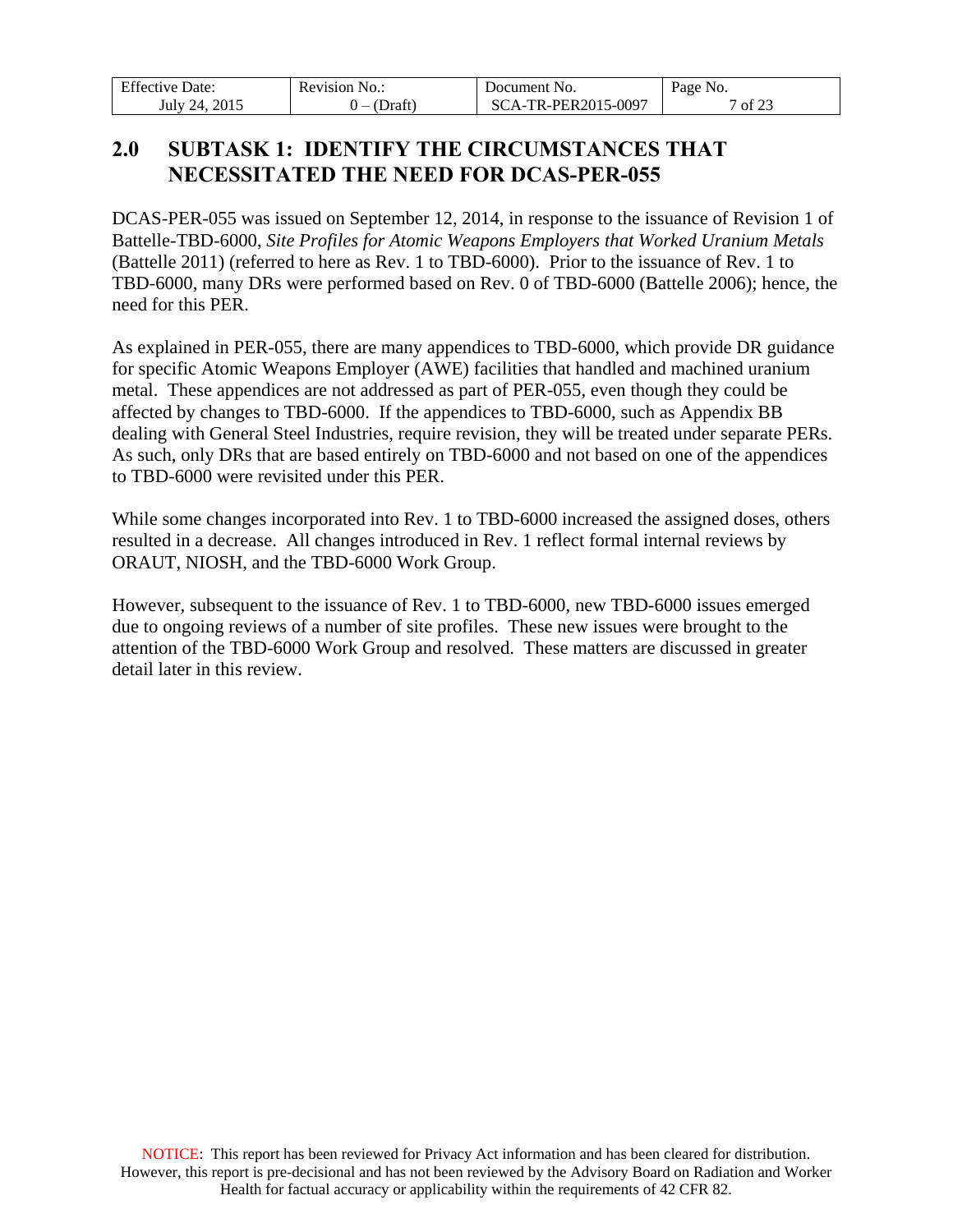| <b>Effective Date:</b> | <b>Revision No.:</b> | Document No.        | Page No. |
|------------------------|----------------------|---------------------|----------|
| July 24, 2015          | (Draft)<br>. –       | SCA-TR-PER2015-0097 | 8 of 23  |

## <span id="page-7-0"></span>**3.0 SUBTASK 2: ASSESS NIOSH'S SPECIFIC METHODS FOR CORRECTIVE ACTION**

#### <span id="page-7-1"></span>**3.1 CHANGES INCORPORATED IN REVISION 01 OF TBD-6000**

On June 17, 2011, **Rev. 1** of TBD-6000 was issued, which contained the following changes that are briefly summarized in the section of TBD-6000 titled, "Records of Review/Revisions." However, this section is quite brief, stating the following:

*Revision initiated to incorporate review comments. Added external beta dose from surface contamination. Expanded discussion in Section 3.3.1. Additional editorial changes and typographical errors.*

A more complete description of the changes is provided in the TBD-6000 issues resolution matrix dated October 28, 2009 (SC&A 2009), which reflects the discussions held during the TBD-6000 Work Group meeting held on October 14, 2009. The following summarizes the issues and the degree to which they have been resolved in Rev. 1 of TBD-6000:

1. Resolution of issues pertaining to the Putzier (1982) effect. NIOSH explained that the Putzier effect only occurs during re-casting of uranium, and SC&A agrees. Also, during the Work Group meeting, NIOSH agreed to look into this matter further. Section 3.3.1 of Rev. 1 of TBD-6000 on Electron Dosimetry, does explore this issue with the following discussion:

*The derby resulting from the reduction step contained impurities that made it unsuitable for reactor fuel. The metal was both purified and altered in shape in the remelt process. In this process, the derbies are melted in a vacuum furnace and molten uranium metal poured into a graphite mold (Chrisofano and Harris 1960). The vacuum casting removes volatile contaminants and allows other impurities to float to the surface concentrating impurities near the top. Impurities can also be concentrated where the molten uranium metal cools rapidly preventing (or minimizing) the time necessary for the impurities to separate. This can cause impurities to also concentrate near other surfaces of the casting. The separation can be improved by controlling the cooling of the cast uranium. If the mold is insulated near the top, a steep temperature gradient is formed causing the ingot to solidify from the bottom to the top. This allows impurities to separate and migrate to the top of the ingot without being trapped in solidifying metal. The "hot-top" that is formed is then cut off (cropped) to eliminate the impurities (Fleishman-Hillard 1967).*

The implications are that TBD-6000 alerts the dose reconstructor to this potential issue, but provides little guidance regarding how to address this issue. SC&A therefore remains concerned that TBD-6000 does not adequately address this issue with respect to providing adequate guidance to the dose reconstructor.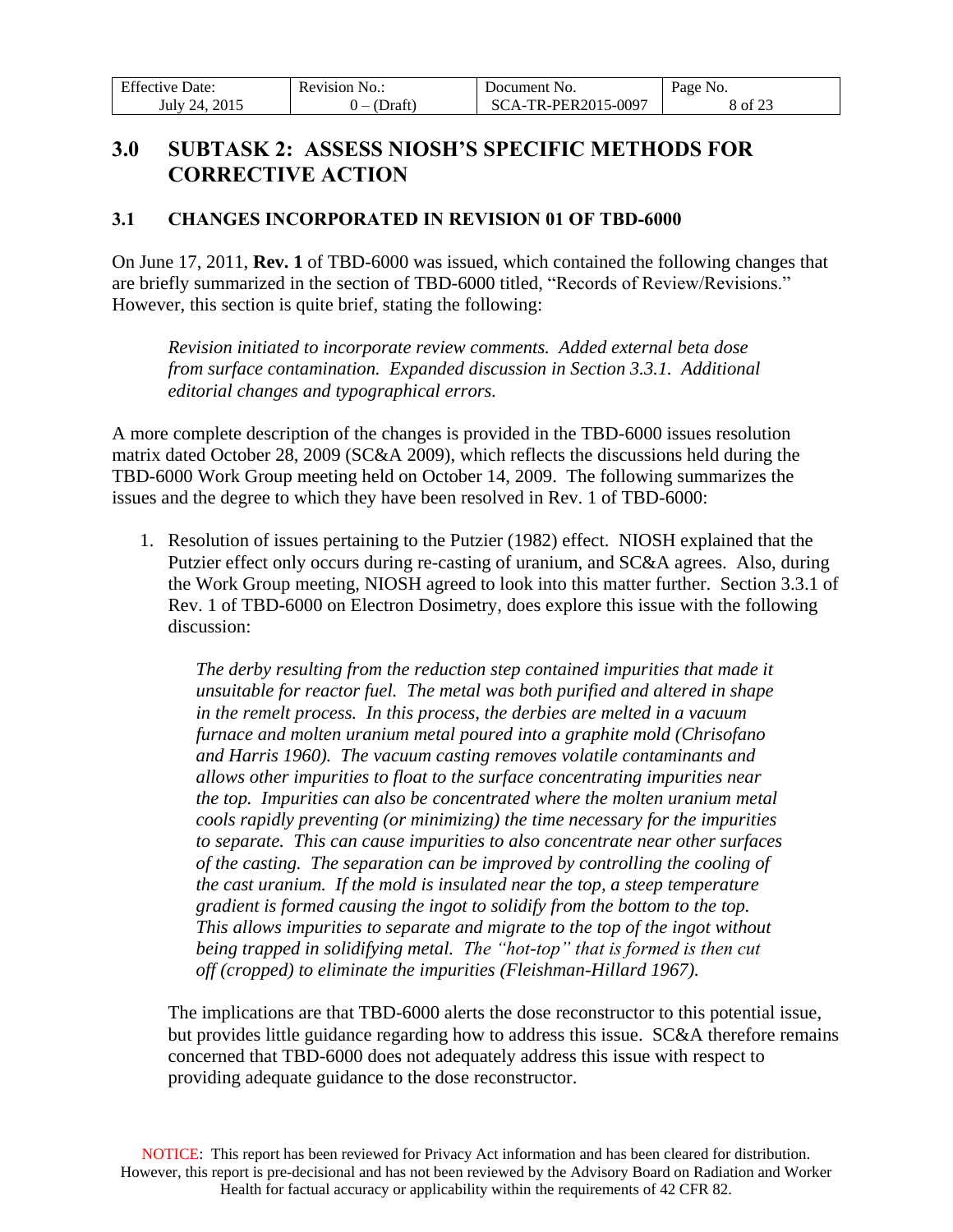| <b>Effective Date:</b> | Revision No.: | Document No.        | Page No. |
|------------------------|---------------|---------------------|----------|
| 2015<br>July $24$      | Draft)        | SCA-TR-PER2015-0097 | 9 of 23  |

- 2. Resolution of issues related to external beta exposures associated with contaminated surfaces. Rev. 1 to TBD-6000 adequately addresses this issue.
- 3. Issues related to the inclusion of Th-232 as one of the radionuclides present in recycled uranium (RU). This issue was resolved by NIOSH explaining the origin of Th-232 in RU, and there was no need to address this issue in Rev. 1 to TBD-6000; the issue was closed.
- 4. Issues related to investigating data characterizing sources of airborne uranium in addition to those cited by Harris and Kingsley (1959), such as Adley et al. (1952) and those reported for Simonds Saw and Steel (ORAUT 2005<sup>1</sup>). Rev. 1 to TBD-6000 addresses this issue and SC&A recommends that this issue be closed.
- 5. Issues related to the methods used by NIOSH to derive the accumulation of uranium dust on surfaces. NIOSH addressed this issue by drawing from data in Adley et al. 1952 and SC&A recommends that this issue be closed.
- 6. Issues related to the resuspension factor (RF): The issue related to NIOSH's use of an RF of 1E-6/m. This issue was resolved by OTIB-0070 (ORAUT 2012), which deals with derivation of exposures during the residual period. This TIB itself went through a complex review process, where all issues were resolved. One of the issues dealt with the need to adjust the RF for different sets of conditions. Rev. 1 to TBD-6000 does not adopt the approved OTIB-0070 protocols. In response to an inquiry regarding this matter made by SC&A, SC&A received a response to our inquiry from NIOSH (Jim Neton) on June 1, 2015 (see Attachment A), which explains that NIOSH concurs that Rev. 1 to TBD-6000 should have made reference to OTIB-0070 (ORAUT 2012). Hence, this issue should remain in abeyance.
- 7. Issues related to inadvertent ingestion of uranium. This issue was resolved by the Procedures Review Subcommittee and was appropriately incorporated into Rev. 1 of TBD-6000.

All these issues were resolved in principle during the TBD-6000 Work Group meetings and were either closed or placed in abeyance until Rev. 1 to TBD-6000 was issued, and it can be confirmed that all issues were, in fact, appropriately addressed. A review of Rev. 1 reveals that, except for the Putzier effect issue (Issue 1) and the RF issue (Issue 6), all issues have been appropriately addressed in Rev. 1. The e-mail SC&A received on June 1, 2015, confirms that Issue 6 was, in fact, resolved with the finalization of OTIB-0070 (ORAUT 2012), and Rev. 1 to TBD-6000 should have made appropriate reference to OTIB-0070. We still have concerns regarding Issue 1.

On June 17, 2011, Rev. 1 of TBD-6000 was issued, which contained the following changes salient to DR:

 $\overline{a}$ 

• Section 3.3.1 (page 22) discusses issues related to the enhancement of Th-234 at the surface of re-cast uranium (and associated elevated beta exposures). Hence, this issue is

<sup>&</sup>lt;sup>1</sup> This TIB was cancelled in April 2011 and the sites that were previously appendices to TBD-6001 are now stand-alone documents (see the NIOSH web site at http://www.cdc.gov/niosh/ocas/awedocs.html.

NOTICE: This report has been reviewed for Privacy Act information and has been cleared for distribution. However, this report is pre-decisional and has not been reviewed by the Advisory Board on Radiation and Worker Health for factual accuracy or applicability within the requirements of 42 CFR 82.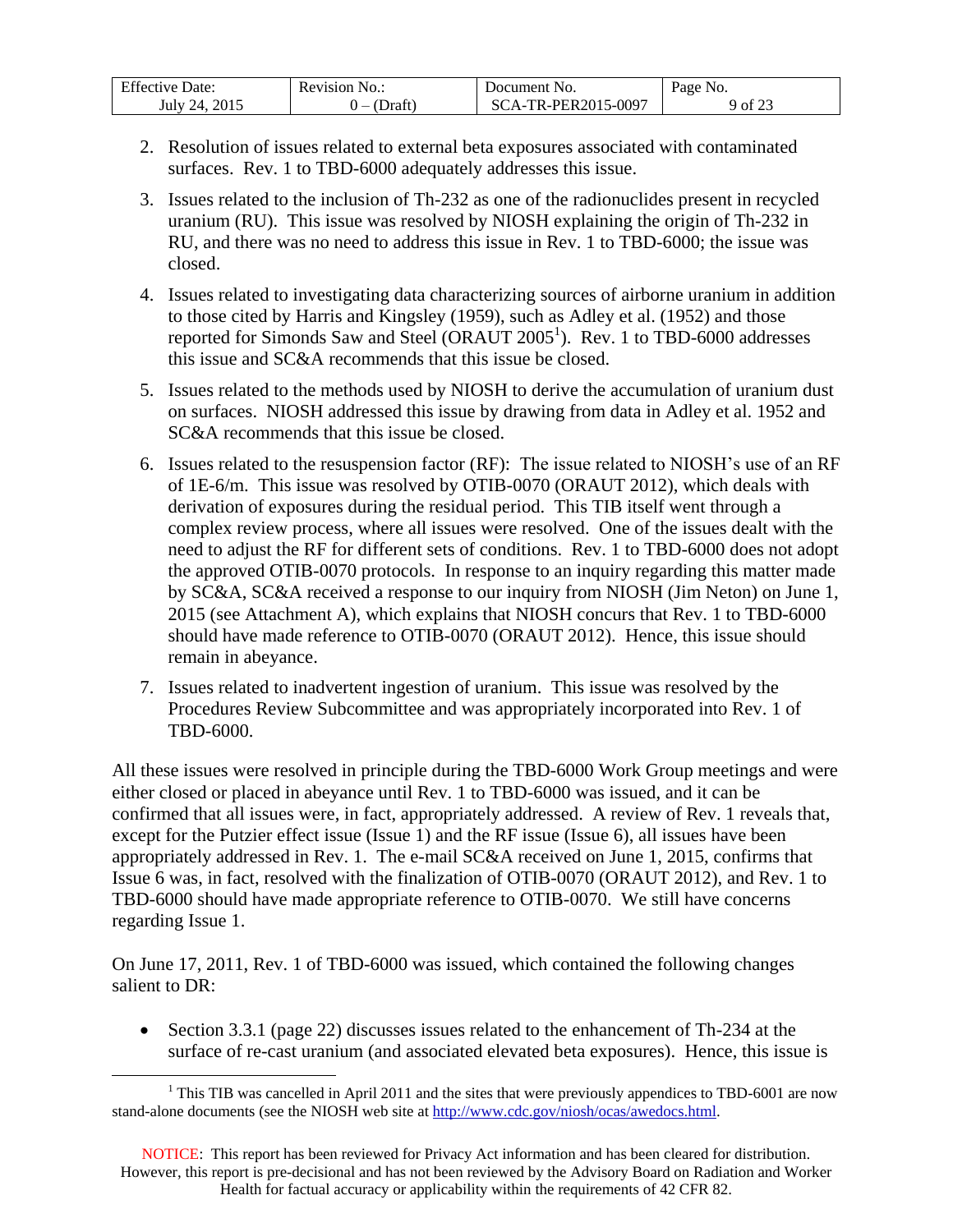| <b>Effective Date:</b> | Revision No.: | Document No.       | Page No. |
|------------------------|---------------|--------------------|----------|
| 2015<br>July 24.       | (Draft)       | CA-TR-PER2015-0097 | 10 of 23 |

addressed in Rev. 1 and alerts dose reconstructors to the possibility of encountering this phenomenon at some metal-handling facilities. However, additional guidance is needed regarding how to address this issue.

- Tables 3.4 and 3.10 explicitly address beta exposures at contact with uranium slabs and also at 1 meter above surfaces contaminated with uranium dust and flakes.
- Section 3.4.2 (page 25) discusses data provided in Adley et al. (1952) and Simonds Saw and Steel (AEC 1949), and factors those data into the exposure matrices employed in Rev. 1 to TBD-6000.
- Section 7.1.5 (page 49) discusses resuspension during periods with no uranium operations. The discussion adopts an RF of 1E-6/m, with no mention of updated information regarding RFs provided in OTIB-0070 (ORAUT 2012). However, as discussed above, NIOSH acknowledges this oversight. As part of Subtask 4 of this PER review, it would be appropriate to review cases where OTIB-0070 might apply to some cases in order to determine if appropriate RFs were, in fact, used; e.g., situations where an RF of 1E-5/m should be used.
- Section 7.1.6 (page 50) describes the procedures to be used to reconstruct ingestion doses. Reference is made to OCAS-TIB-009 (OCAS 2004), which describes the methods approved for use in reconstructing ingestion intakes due to inadvertent ingestion.

### <span id="page-9-0"></span>**3.2 ISSUES RAISED SUBSEQUENT TO THE PUBLICATION OF REVISION 1 TO TBD-6000**

Subsequent to the issuance of Rev. 1 to TBD-6000, SC&A reviewed a number of DRs, site profiles, and a petition evaluation report that relied on Rev. 1 of Battelle-TBD-6000 to provide the bases for completed DRs or possible future DRs (e.g., Joslyn). During those reviews, SC&A had an opportunity to look closely at Rev. 1 of TBD-6000 as it was applied to these specific cases and site profiles. As a result of these reviews (SC&A 2013), SC&A identified the following supplementary issues associated with Rev. 1 to TBD-6000:

- The suitability of using a terminal settling velocity of 0.00075 m/s and the time required to reach an equilibrium surface concentration
- The attenuation rate for surface contamination
- A comparison of site-specific air concentrations with generic data used in TBD-6000
- Operations not explicitly covered in TBD-6000

SC&A advised the Designated Federal Official, NIOSH, and the TBD-6000 Work Group of these additional concerns, and SC&A was directed to perform a focused review of these concerns. On May 13, 2013, SC&A issued *Supplementary Comments on Revision 1 of Battelle-TBD-6000* (SC&A 2013) in response to this directive.

Our review confirmed the adequacy of the dust deposition velocity of  $0.00075/m^2$ . However, we found that there was considerable uncertainty associated with the deposition duration of 30 days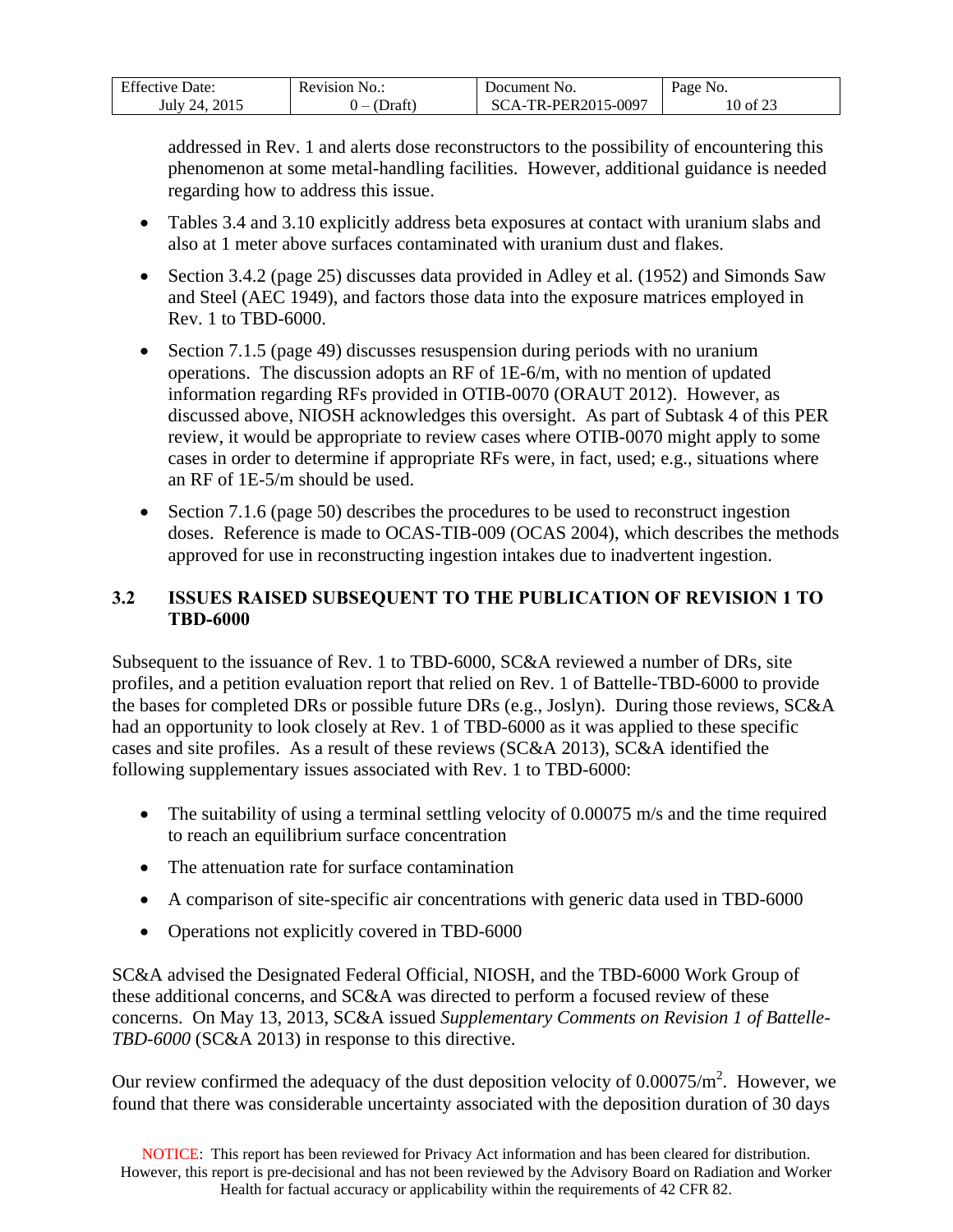| Effe.<br>)ate:                  | No.<br>evision           | NO.<br>iment<br>JΩ     | -aσe<br>N0   |
|---------------------------------|--------------------------|------------------------|--------------|
| 2015<br>July <sup>1</sup><br>24 | $\mathcal{L}$ .<br>)ratt | -0097<br>.2015<br>PFR' | - OT<br>ىدىك |

before an effective equilibrium was achieved (i.e., the time period when the deposition rate of dust on surfaces was in quasi-equilibrium with the rate at which dust was removed from surfaces due to air turbulence and perhaps some anthropomorphic activities). After discussion of this issue with the Work Group, an assumed default dust deposition duration of 30 days was found to be reasonable. We also compared the generic airborne uranium dust concentrations in TBD-6000 (Battelle 2011) to the site-specific time-weighted air exposure values for the Hanford Melt Plant Building (Adley et al. 1952), Simonds Saw and Steel (ORAUT 2011), Joslyn (NIOSH 2012), and Bethlehem Steel (NIOSH 2010). These comparisons demonstrated that the default assumptions employed in Rev. 1 to TBD-6000 were largely claimant favorable for a very broad range of job descriptions at numerous uranium handling and machining facilities.

We also questioned whether the geometric mean airborne concentrations should be employed as the basis for estimating internal doses, as opposed to either the arithmetic mean or upper  $95<sup>th</sup>$ percentile. NIOSH demonstrated that, by using the full distribution of airborne dust loadings, which assumed a lognormal distribution with a geometric standard deviation of 5, the outcome of the calculation of the POC was similar to the POC one would derive if a fixed airborne dust loading at the 95<sup>th</sup> percentile was employed. On this basis, this issue was resolved.

Our final supplementary issue was a concern that the default airborne dust loading used in TBD-6000 did not take into consideration transient conditions, such as aggressive sweeping and uranium fires. However, after careful review of the underlying research used to derive the default dust loading used in TBD-6000, we realized that there was sufficient conservatism inherent in these default values to accommodate such transients in a claimant-favorable manner. Therefore, the outcome of our supplemental investigations found Rev. 1 to TBD-6000 to be quite claimant favorable with respect to this matter.

### <span id="page-10-0"></span>**4.0 SUBTASK 3: EVALUATE THE PER'S STATED APPROACH FOR IDENTIFYING THE NUMBER OF DRS REQUIRING RE-EVALUATION**

NIOSH used the following set of criteria to determine the universe of claims that could have potentially been impacted by the revisions to TBD-6000:

- 1. A text search of all DR reports for previously completed claims for the phrase "6000"
- 2. Claims that resulted in a POC of less than 50%

Using these criteria, NIOSH identified a total of 809 cases that were potentially affected by the revisions to TBD-6000. In DCAS-PER-055 (DCAS 2014), NIOSH lists the following reasons for which cases would be removed from the universe of 809 for re-evaluation:

1. Cases that were associated with a site for which a site-specific PER was already conducted. The PERs included the revision to TBD-6000.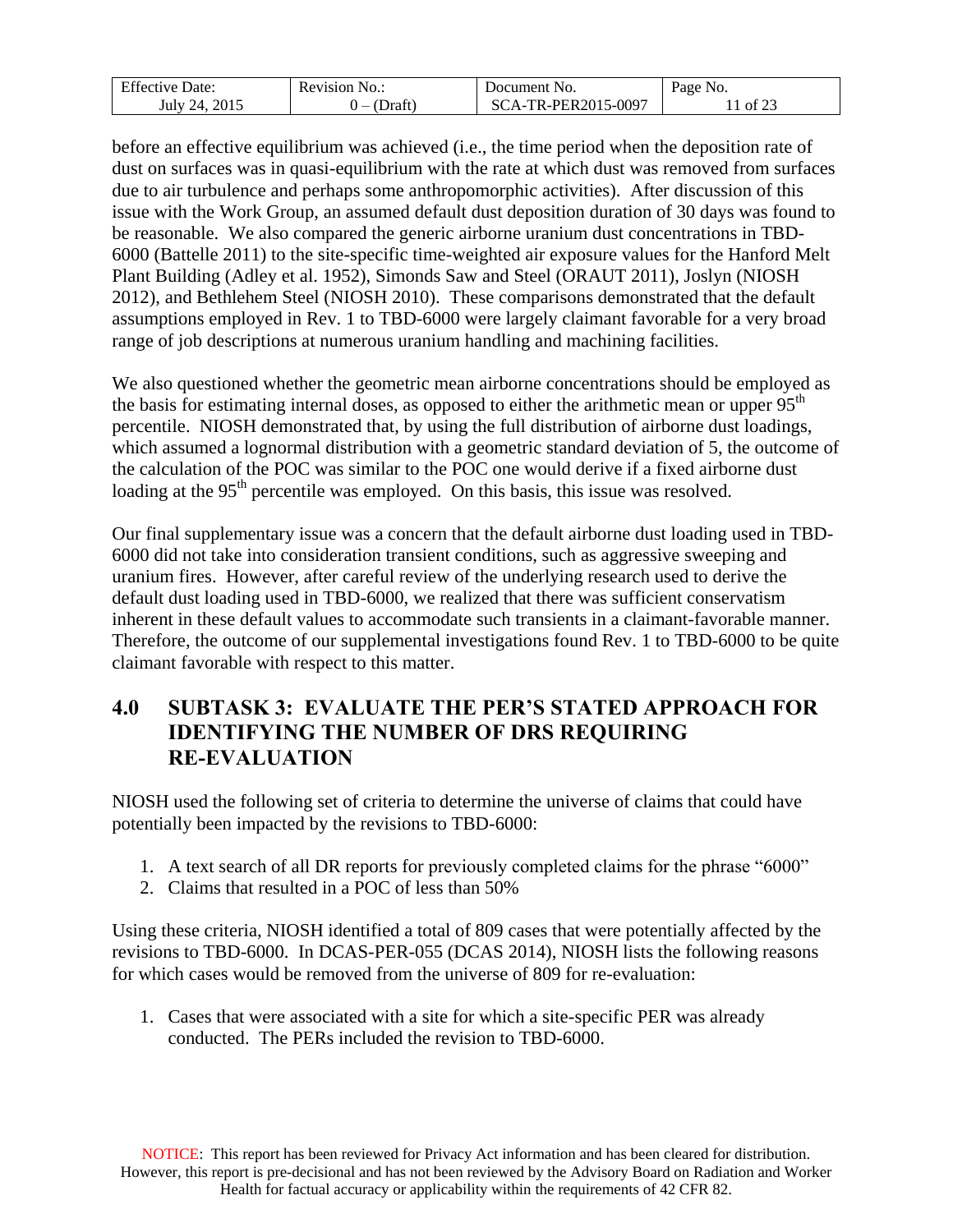| <b>Effective Date:</b> | Revision No.: | Document No.       | Page No. |
|------------------------|---------------|--------------------|----------|
| 2015<br>July 24.       | (Draft)       | A-TR-PER2015-0097_ | of 23    |

- 2. Cases that were associated with a site for which an appendix to TBD-6000 exists and/or were already scheduled for a site-specific PER that would include the revision to TBD-6000.
- 3. Cases whose text search result was not associated with TBD-6000 or cases in which TBD-6000 was referenced but not used in the DR.
- 4. Cases whose DR reports already referenced Rev. 1 of TBD-6000.
- 5. Cases whose original DR indicated that using Rev. 1 of TBD-6000 would result in the same or lower POC values.

SC&A believes that this basic strategy for identifying the potentially impacted cases, and the screening criteria used to determine which cases need to be re-evaluated, are appropriate. In the subsections that follow, we describe our approach, and results of our approach, for (1) confirming that NIOSH did not miss any potentially impacted cases, and (2) that NIOSH did not screen out any cases that require re-evaluation. In order to accomplish this, we requested that NIOSH provide us with the database identifying the 809 cases that represent the universe of potentially impacted cases and screening information used to identify the 30 cases that were determined to require a formal re-evaluation. Appendix B presents the correspondence between SC&A and NIOSH where NIOSH provided the requested information.

### <span id="page-11-0"></span>**4.1 SC&A'S REVIEW OF THE PROCESS USED BY NIOSH TO IDENTIFY THE UNIVERSE OF POTENTIALLY IMPACTED CLAIMS**

The information provided by NIOSH in response to our request is in the form of a large spreadsheet with three columns. Because of its size, this spreadsheet is not provided here. The first column in the spreadsheet is the case number, the second column is the site at which that claimant worked, and the third column is NIOSH's screening designation for that case. The first column of NIOSH's spreadsheet is the list of the 809 cases captured by NIOSH's search.

The first step in our review was to confirm that the 809 cases identified by NIOSH do, in fact, represent the list of cases that, in theory, might be impacted by the revisions to TBD-6000; i.e., did NIOSH miss any potentially impacted cases?

The approach we used to try to answer this question was to first identify all of the sites represented by the 809 cases. We found that a total of 61 sites are represented by these cases. If NIOSH missed any cases, they would likely be among the sites captured by NIOSH's search. We then went through a site elimination process to determine if we could find any cases that might have been missed by NIOSH and would have a greater potential for the need to be reevaluated under Rev. 1.

The site elimination process began with the elimination of sites from further consideration for any of the following reasons:

- 1. The site has an appendix to TBD-6000
- 2. The site has a pre-existing PER

NOTICE: This report has been reviewed for Privacy Act information and has been cleared for distribution. However, this report is pre-decisional and has not been reviewed by the Advisory Board on Radiation and Worker Health for factual accuracy or applicability within the requirements of 42 CFR 82.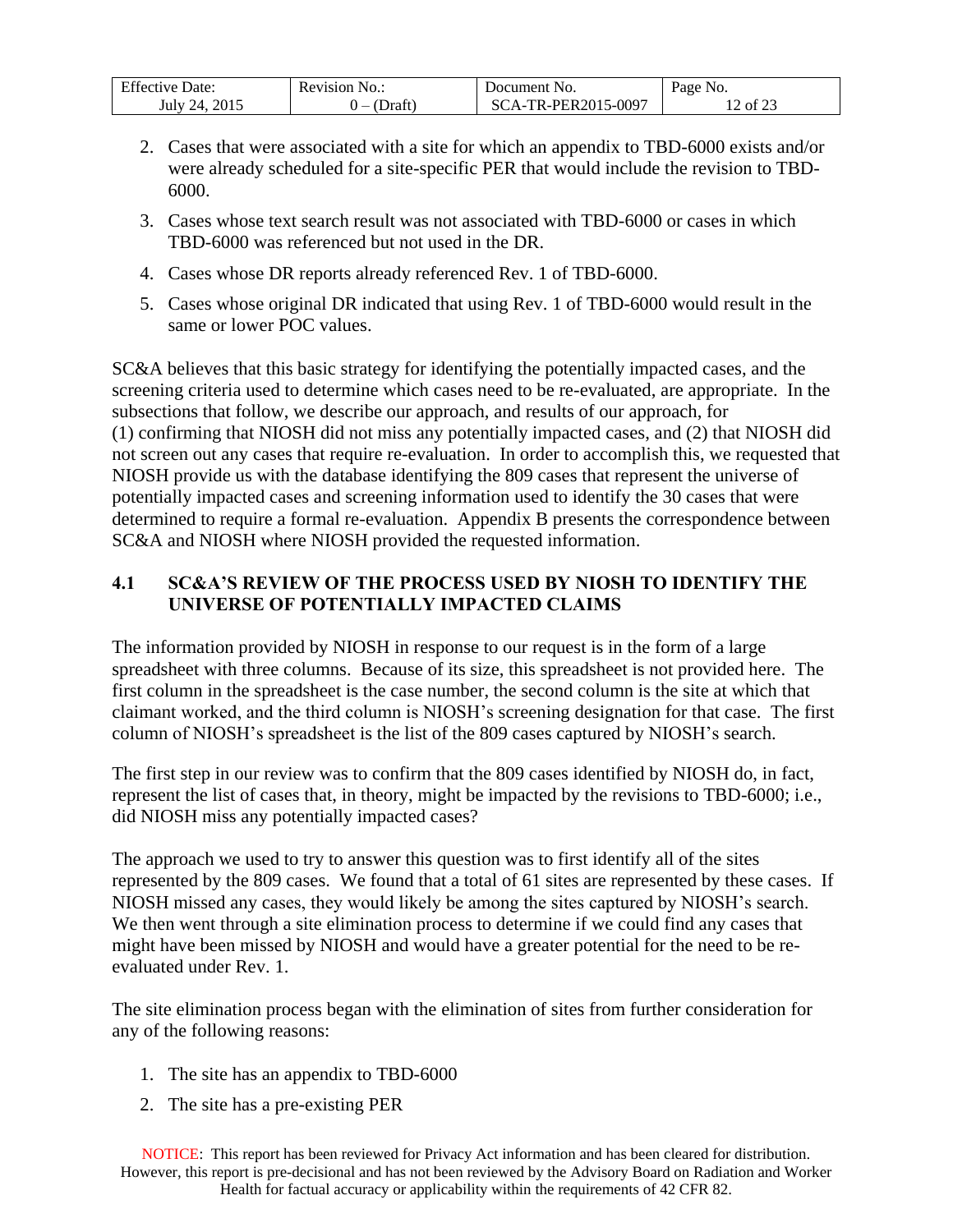| <b>Effective Date:</b> | Revision No.: | Document No.        | Page No. |
|------------------------|---------------|---------------------|----------|
| July 24, 2015          | (Draft)       | SCA-TR-PER2015-0097 | 3 of 23  |

- 3. The site has cases where TBD-6000 is referenced but not used
- 4. The site has cases where the number '6000' is within the text, but has nothing to do with TBD-6000

After this screening process, we were left with the facilities listed in Table 4-1, which, in theory, could include claimants that require reconsideration. The first step was to conduct a NIOSH/ OCAS Claims Tracking System (NOCTS) search for all cases associated with these sites whose POC was less than 50%. Then, we eliminated all cases from those facilities that were among NIOSH's 809 cases. At this point, we identified 472 cases, and we checked if any of the cases refer to TBD-6000. We found 294 cases that did use TBD-6000, but are not on NIOSH's list of 809 cases. However, of these, 287 used Rev. 1 of TBD-6000 (Battelle 2011). The remaining seven cases referenced Appendix C of TBD-6000 for Dow Chemical Company (Madison Site). It is likely that the cases found during this search were not included in NIOSH's list of 809 cases, because the DR reports may not have been completed until after NIOSH conducted their search. Based on this review, we believe that the 809 cases identified by NIOSH do, in fact, represent the universe of cases that might require reconsideration.

SC&A found that the selection criteria used to identify the universe of 809 cases that might require a reassessment to be appropriate and comprehensive.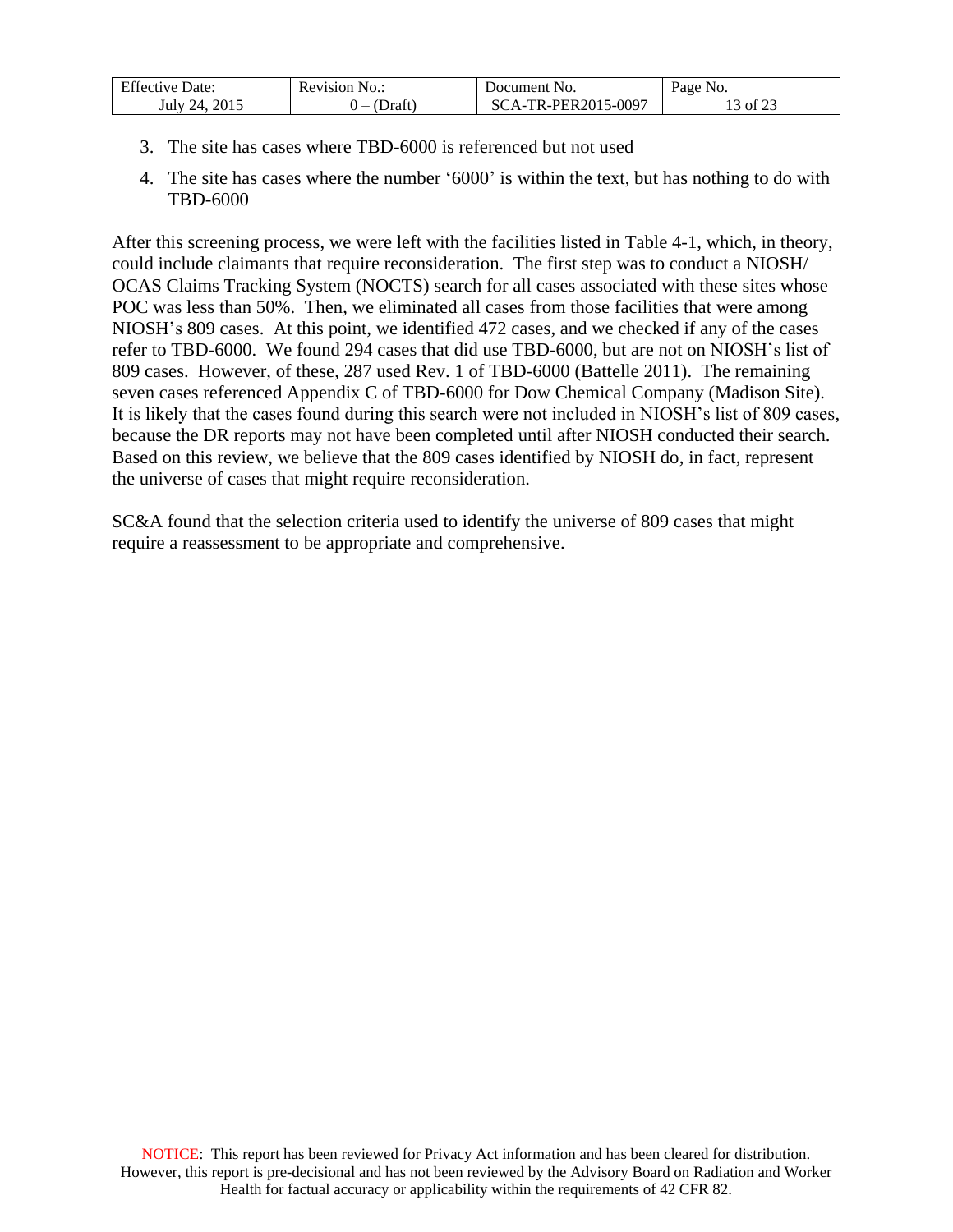| <b>Effective Date:</b> | Revision No.: | Document No.        | Page No. |
|------------------------|---------------|---------------------|----------|
| July 24, 2015          | 0 – (Draft`   | SCA-TR-PER2015-0097 | 14 of 23 |

### **Table 4-1. Sites Included in the NOCTS Search for Potentially Missed Cases**

| <b>Work Site Name</b>                                     |  |  |  |  |
|-----------------------------------------------------------|--|--|--|--|
| <b>AC Spark Plug</b>                                      |  |  |  |  |
| Alba Craft                                                |  |  |  |  |
| Allied Chemical and Dye Corp.                             |  |  |  |  |
| Allis-Chalmers Co.                                        |  |  |  |  |
| <b>B&amp;T</b> Metals                                     |  |  |  |  |
| <b>Baker Brothers</b>                                     |  |  |  |  |
| Bendix Aviation (Pioneer Division)                        |  |  |  |  |
| Beryllium Production Plant (Brush Luckey Plant)           |  |  |  |  |
| Brush Beryllium Co. (Cleveland)                           |  |  |  |  |
| C.H. Schnoor & Company                                    |  |  |  |  |
| Cincinnati Milling Machine Co.                            |  |  |  |  |
| Colonie Interim Storage Site (National Lead Co.)          |  |  |  |  |
| Crucible Steel Co.                                        |  |  |  |  |
| Heppenstall Co.                                           |  |  |  |  |
| Herring-Hall Marvin Safe Co.                              |  |  |  |  |
| Hunter Douglas Aluminum Corp.                             |  |  |  |  |
| Ithaca Gun Co.                                            |  |  |  |  |
| Koppers Co. Inc.                                          |  |  |  |  |
| Medart Co.                                                |  |  |  |  |
| Metallurgical Laboratory                                  |  |  |  |  |
| Metals and Controls Corp.                                 |  |  |  |  |
| Norton Co.                                                |  |  |  |  |
| Nuclear Metals Inc.                                       |  |  |  |  |
| Reed Rolled Thread Co.                                    |  |  |  |  |
| Revere Copper and Brass                                   |  |  |  |  |
| Southern Research Institute                               |  |  |  |  |
| Spencer Chemical Co. Jawhawks Works                       |  |  |  |  |
| Superior Steel Co.                                        |  |  |  |  |
| Sylvania and Corning Nuclear Corp. - Bayside Laboratories |  |  |  |  |
| Sylvania and Corning Nuclear Corp. - Hicksville Plant     |  |  |  |  |
| Torrington Co.                                            |  |  |  |  |
| Ventron Corporation                                       |  |  |  |  |
| Vulcan Tool Co.                                           |  |  |  |  |
| W.E. Pratt Manufacturing Co.                              |  |  |  |  |

#### <span id="page-13-0"></span>**4.2 SC&A'S COMMENTS ON EXECUTION OF SELECTION CRITERIA**

Table 4-2 summarizes NIOSH's screening criteria used to identify the 30 cases out of the 809 that were selected for re-evaluation.

NOTICE: This report has been reviewed for Privacy Act information and has been cleared for distribution. However, this report is pre-decisional and has not been reviewed by the Advisory Board on Radiation and Worker Health for factual accuracy or applicability within the requirements of 42 CFR 82.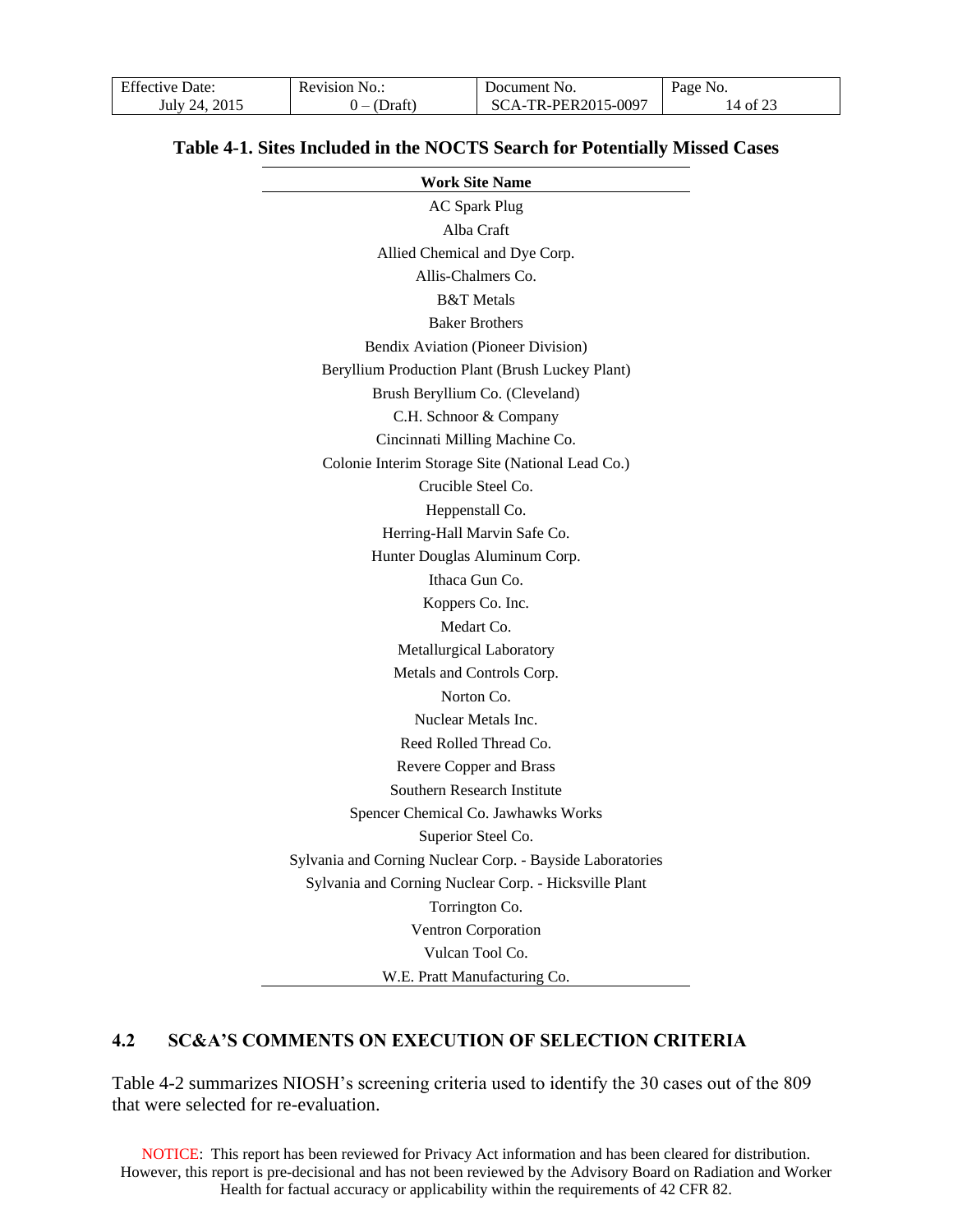| <b>Effective Date:</b> | <b>Revision No.:</b> | Document No.        | Page No. |
|------------------------|----------------------|---------------------|----------|
| July 24, 2015          | $0 - (Draff)$        | SCA-TR-PER2015-0097 | 15 of 23 |

| <b>Number of Claims</b> | <b>NIOSH's Evaluation</b>                                                |  |  |
|-------------------------|--------------------------------------------------------------------------|--|--|
| 166                     | Eliminated due to existence of site-specific PER                         |  |  |
| 356                     | Eliminated because site has an appendix to TBD-6000                      |  |  |
| 50                      | Eliminated because TBD-6000 referenced and not used, or listed in error  |  |  |
| 56                      | Eliminated because Rev. 1 used in DR                                     |  |  |
| 151                     | Eliminated because using Rev. 1 would result in the same or lower values |  |  |
| 30                      | Re-worked under Rev. 1 of TBD-6000                                       |  |  |

### <span id="page-14-0"></span>**4.2.1 SC&A's Comments on NIOSH's Exclusion Criteria**

SC&A agrees with NIOSH's evaluation and exclusion of cases associated with sites that have another PER. All of the PERs mentioned in these cases were issued after the Rev. 1 of TBD-6000 went into effect, as shown in Table 4-3. It is therefore assumed that the cases pulled by the other PERs would address all open concerns, including the revision of TBD-6000.

|  |  |  |  | Table 4-3. PERs Referenced by NIOSH in the Exclusion of Cases for Re-Evaluation |
|--|--|--|--|---------------------------------------------------------------------------------|
|--|--|--|--|---------------------------------------------------------------------------------|

| <b>PER Mentioned</b>                        | <b>Date PER Issued</b> |
|---------------------------------------------|------------------------|
| PER-039 Baker Perkins                       | 1/7/2013               |
| PER-047 Grand Junction                      | 3/26/2014              |
| PER-048 Wah Chang                           | 9/27/2013              |
| PER-050 Bliss and Laughlin                  | 3/14/2014              |
| PER-052 Westinghouse Nuclear Fuels Division | 3/24/2014              |
| PER-054 Carborundum                         | 7/25/2014              |
| PER-056 BWXT Technologies Inc. (Virginia)   | 9/12/2014              |

SC&A agrees with NIOSH's evaluation and exclusion of cases associated with sites that have an appendix to TBD-6000. If NIOSH finds that any of the appendices to TBD-6000 require revision, a PER will be issued for those appendices. This is, in fact, what was done with Appendix BB to TBD-6000, which deals with General Steel industries.

SC&A agrees that the cases in which TBD-6000 is referenced but not actually used in the DR should be eliminated from consideration for re-evaluation. The cases which were captured in the text search for the phrase "6000," but do not deal with TBD-6000, were also correctly excluded from further consideration.

SC&A agrees that the cases within the universe of 809 that already used Rev. 1 of TBD-6000 should be removed from further consideration.

The following presents a series of observations that have no effect on the outcome of the PER case selection process, but identify places where cases should have been eliminated for reasons other than the reasons cited by NIOSH. This material is provided solely for the purpose of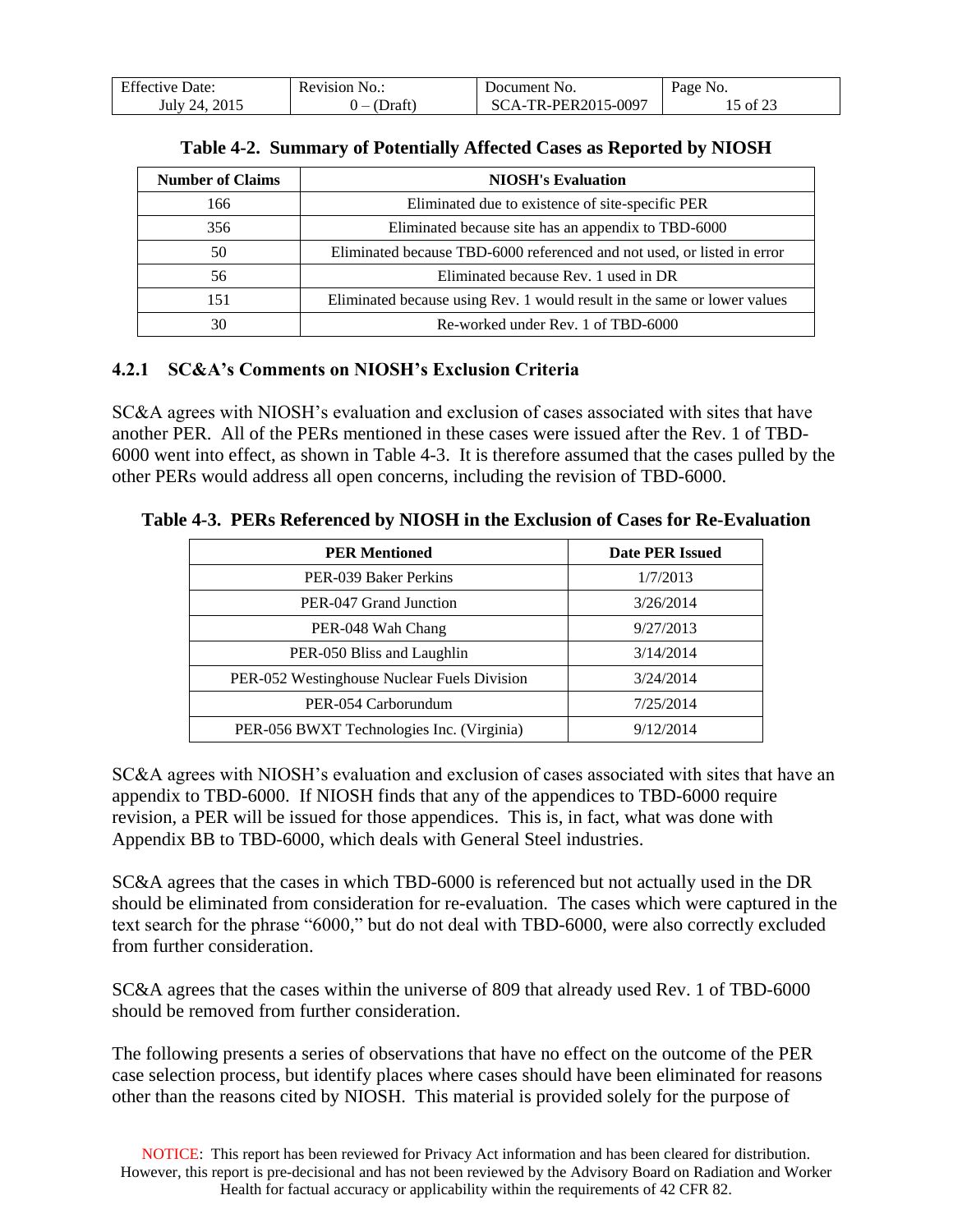| $\Gamma$ $\alpha$<br>)ate:<br>∴tte⁄<br>. | NO.<br>$\mathbf{H}$<br>___ | N <sub>0</sub><br>าent<br><b><i>RX</i></b> | NO.<br>'a o e              |
|------------------------------------------|----------------------------|--------------------------------------------|----------------------------|
| $-2017$<br>94<br>July                    | 1001                       | $0.2015 - 0.097$<br>பட<br>≀R.              | $\sim$ $\sim$ $\sim$<br>Ωt |

having a complete record describing the basis for eliminating certain cases from further consideration.

During SC&A's review of the cases that NIOSH excluded from consideration because use of Rev. 1 would result in "the same or lower values," it was found that several cases included in this category should have been excluded by other criteria used by NIOSH, as summarized below.

### **Table 4-4. Cases Listed by NIOSH as Having "Lower or the Same Values" under Revision 1 that Should Have Been Excluded for Other Reasons**

| <b>Number of cases</b> | <b>Reason Case Should Have Been Excluded Earlier in the Process</b> |
|------------------------|---------------------------------------------------------------------|
| 14                     | Work site has an appendix to TBD-6000                               |
|                        | Listed in error; does not reference TBD-6000                        |
|                        | Referenced TBD-6000, but was not used in DR                         |
| 42                     | DR report used Rev. 1                                               |

SC&A found six cases from US Steel Co., National Tube Division, and eight cases from Heald Machine Company listed by NIOSH in this category. However, appendices to TBD-6000 exist for these sites (Appendix CO and Appendix BD, respectively) and should have been eliminated for this reason. Four of the cases for Heald Machine Company even referenced Appendix BD in their DR report.

SC&A found five cases in which TBD-6000 was not referenced, but the phrase "6000" happened to appear elsewhere in an unrelated manner. SC&A also found one case where TBD-6000 was referenced but not used in the DR.

It is interesting that 42 cases NIOSH excluded by claiming that the use of Rev. 1 would result in "the same or lower values" were, in fact, already evaluated by NIOSH using Rev. 1 to TBD-6000.

The remaining 89 cases were eliminated for re-evaluation because use of Rev. 1 would result in "the same or lower values." Specifically, NIOSH indicated that several cases used TBD-6000 in such a way that Rev. 1 would likely result in such a small increase in dose that it would not affect the compensation decision if the POC was below 49.6%. Our review revealed that no cases were actually eliminated based on their POC. We believe that NIOSH simply is informing the reader that the POC based on doses derived using Rev. 0 would have to be 49.6% before a reversal of the compensation decision would occur if the doses were reconstructed using Rev. 1. SC&A did not check whether 49.6% is, in fact, the decision threshold, since the case elimination process never had to use this elimination criterion. SC&A agrees with NIOSH's elimination of cases whose POC will likely change very slightly under Rev. 1.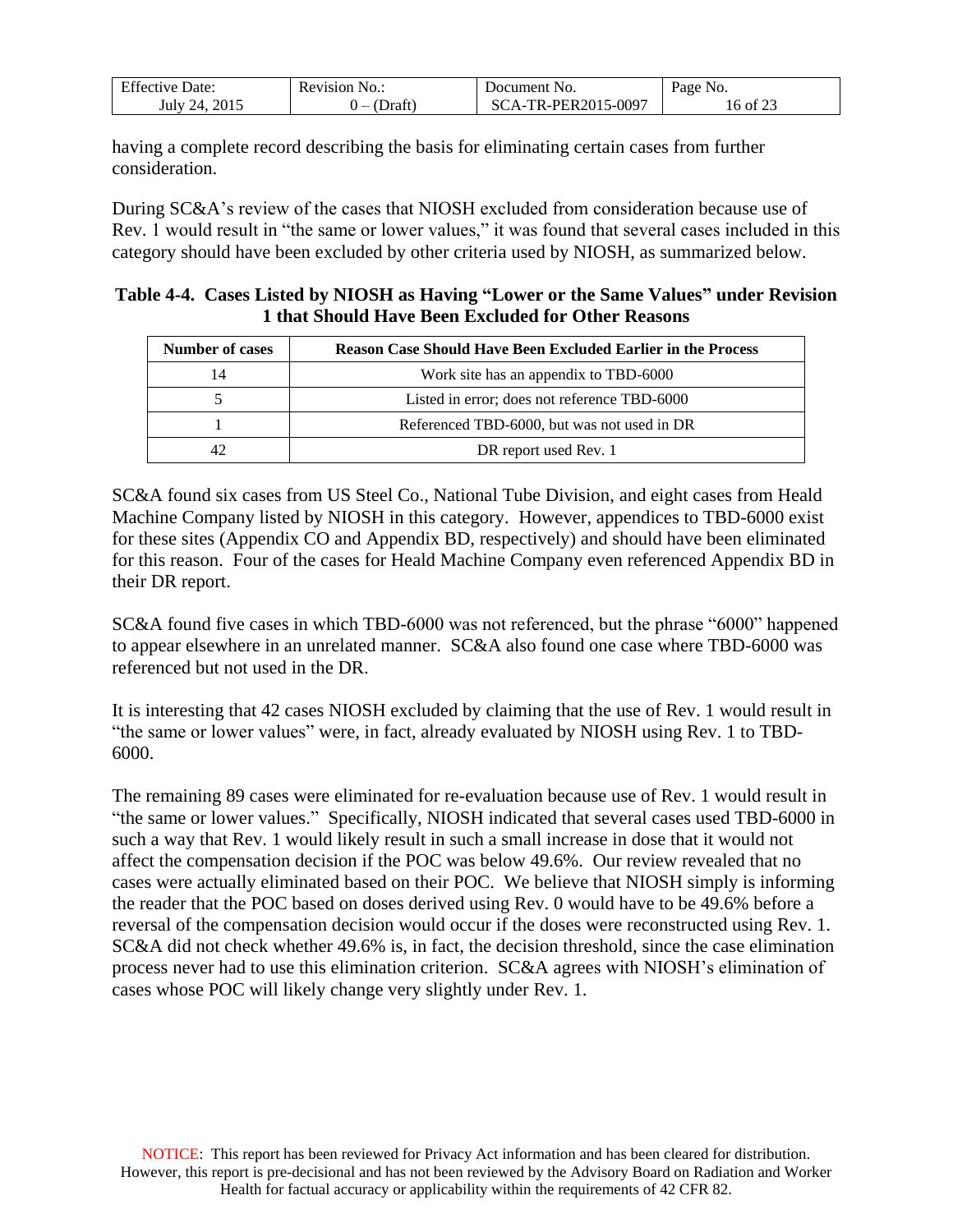| <b>Effective Date:</b> | <b>Revision No.:</b> | Document No.        | Page No. |
|------------------------|----------------------|---------------------|----------|
| July 24, 2015          | (Draft)<br>$\cdot$ . | SCA-TR-PER2015-0097 | 17 of 23 |

### <span id="page-16-0"></span>**4.2.2 SC&A's Comments on Cases Re-evaluated by NIOSH**

NIOSH listed 30 cases that were not excluded from consideration and were re-evaluated under Rev. 1 of TBD-6000. SC&A examined these 30 cases to check if they were appropriately considered.

SC&A found one case that should not have been included in the universe of potentially affected cases from the start. A document from 2011 associated with this particular case says that the claim was compensated as part of a Special Exposure Cohort (SEC); therefore, re-evaluation of the case was not necessary.

Eight of the remaining cases that were re-evaluated involved skin cancers and the use of TBD-6000 for external beta dose. Therefore, re-working of these cases under Rev. 1 was likely necessary. However, the remaining 21 cases do not exhibit characteristics that make them stand out as good candidates for re-evaluation. Many of these cases deal with non-skin cancers, and their DRs appear to have been done in a similar manner as cases previously excluded from consideration because Rev. 1 would result in "the same or lower values." Additionally, the cases eliminated for this reason all had POCs below 45%. However, NIOSH also states that 29 of the re-evaluated cases resulted in POCs that were also below 45%. It is unclear why these non-skin cancer cases were re-evaluated by NIOSH under Rev. 1, since the cases were not concerned with external beta dose and would likely receive only a slight increase in assigned dose from photons. To reiterate, all of these observations have no effect on NIOSH's decision-making process or its conclusions, but are provided to help clarify the record.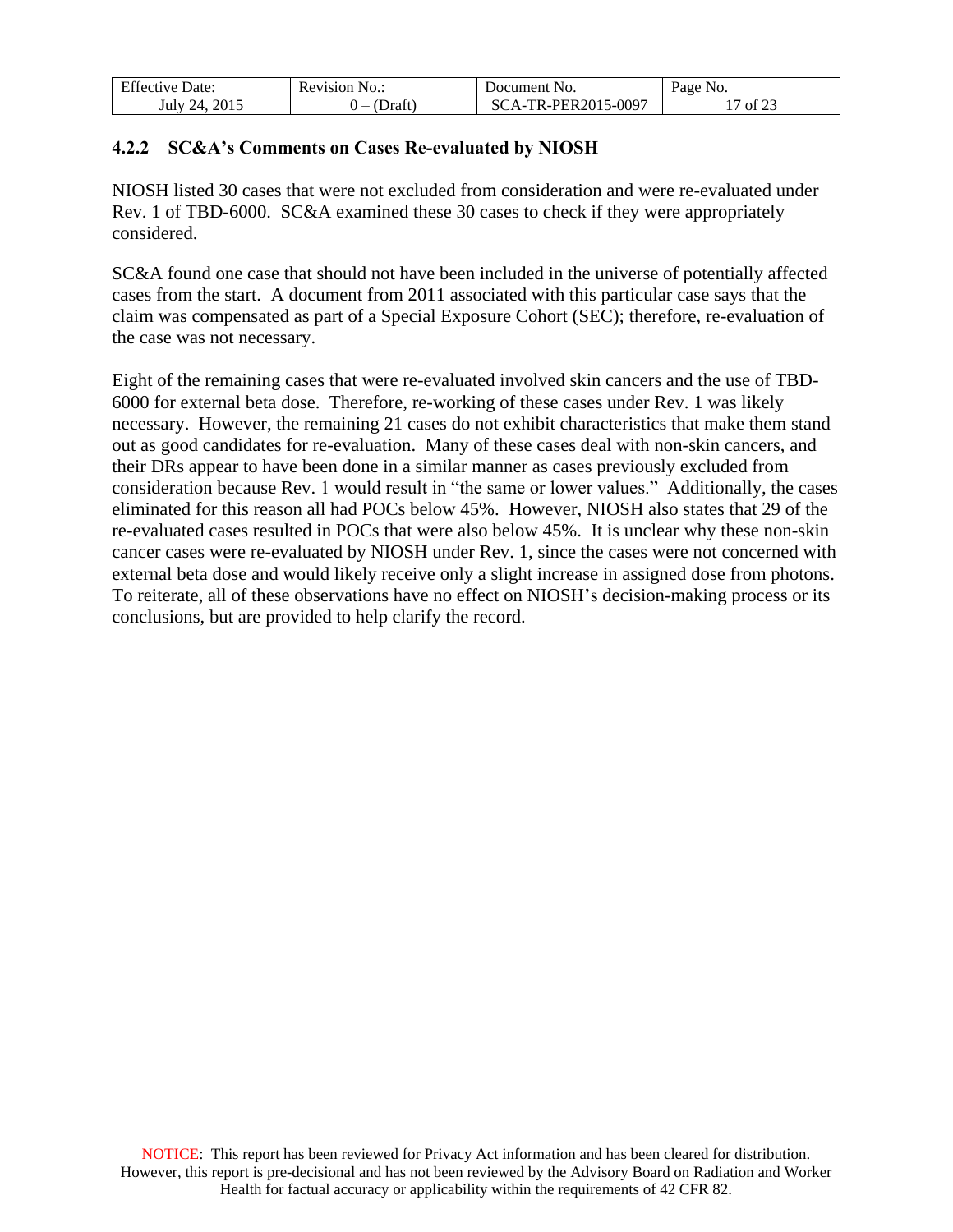| <b>Effective Date:</b> | Revision No.:                              | Document No.        | Page No. |
|------------------------|--------------------------------------------|---------------------|----------|
| 2015<br>July 24.       | (Draft)<br>$\overline{\phantom{0}}$<br>. . | SCA-TR-PER2015-0097 | 8 of 23  |

### <span id="page-17-0"></span>**5.0 SUBTASK 4: REVIEW OF CASES**

SC&A would like to request the opportunity to audit a sample set of the re-evaluated cases to assess whether Rev. 1 of TBD-6000 was implemented correctly. SC&A recommends selection of three claims affected by PER-055. We would like to review the case that had a reversal in the compensation decision. We would also like to review one case where the dose increased and one where the dose decreased, which should include a case were OTIB-0070 was employed.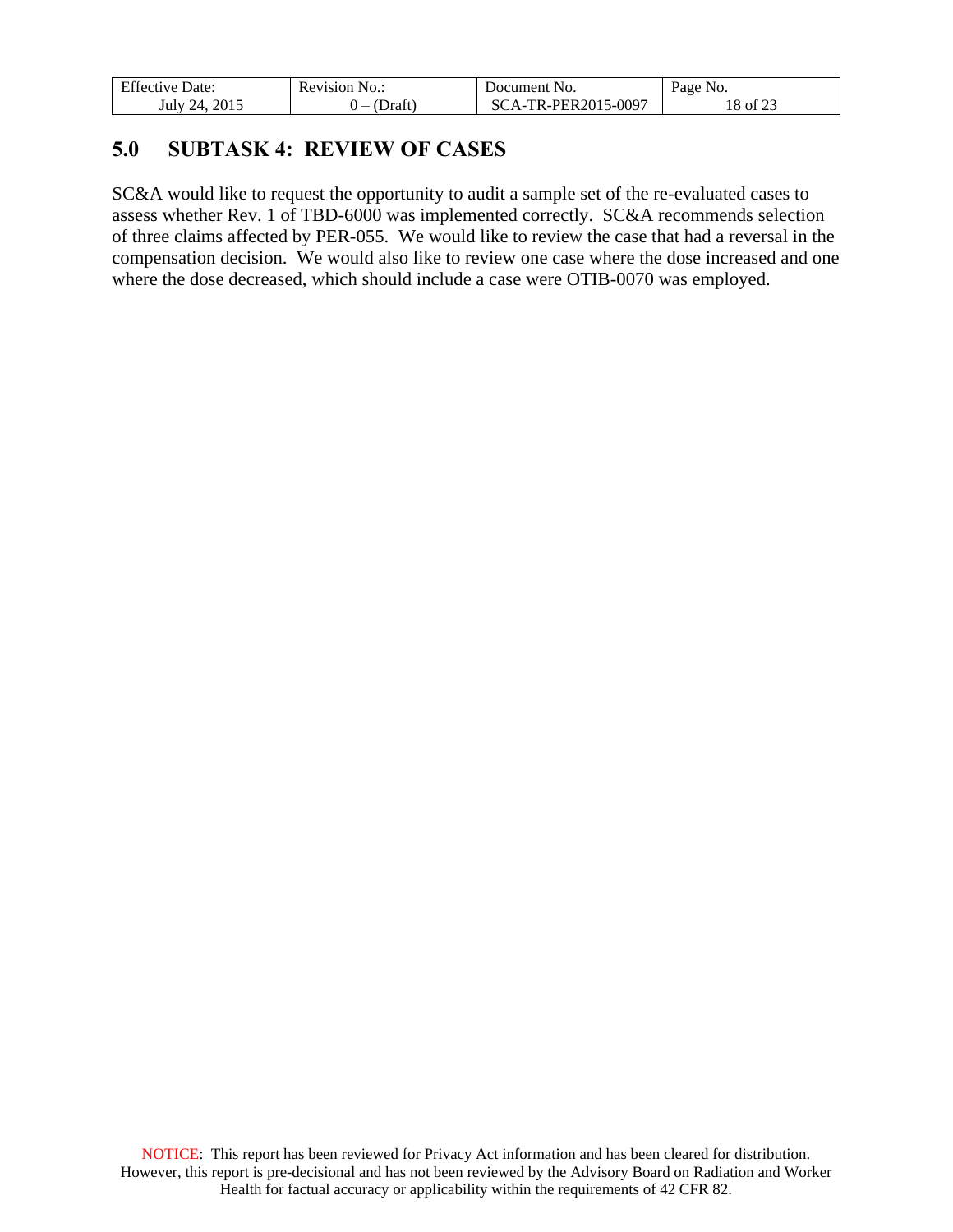| <b>Effective Date:</b> | Revision No.: | Document No.        | Page No. |
|------------------------|---------------|---------------------|----------|
| July 24, 2015          | (Draft)       | SCA-TR-PER2015-0097 | 19 of 23 |

### <span id="page-18-0"></span>**6.0 REFERENCES**

42 CFR 82, 2002. *Methods for Radiation Dose Reconstruction under the Energy Employees Occupational Illness Compensation Program Act of 2000*; Final Rule, Federal Register/Vol.67, No. 85/Thursday, May 2, 2002, p. 22314.

AEC (U.S. Atomic Energy Commission). 1949. *Simonds Saw & Steel Co. Summary Report of Three Surveys (Oct. 27, 1948 – Feb. 15, 1949)*, 1949. [SRDB ID 11996, pp. 249–254]

Adley, F.E., W.E. Gill, and R.H. Scott, 1952. *Study of Atmospheric Contamination in the Melt Plant Building*, USAEC report HW-233352 (Rev.), April 4, 1952.

Battelle 2006. *Site Profiles for Atomic Weapons Employers that Worked Uranium and Thorium Metals*, Battelle-TBD-6000, Rev. 0, Battelle, Pacific Northwest Division, Richland, Washington, December 13, 2011.

Battelle 2011. *Site Profiles for Atomic Weapons Employers that Worked Uranium Metals*, Battelle-TBD-6000, Rev. 1, Battelle, Pacific Northwest Division, Richland, Washington, June 17, 2011. SRDB Ref ID: 101251.

Christofano, E., and W.B. Harris, 1960. "The Industrial Hygiene of Uranium Refining," *Archives of Environmental Health,* volume 1, pp. 438–460 (reprinted).

DCAS 2014. *TBD-6000 Revision*. DCAS-PER-055, Rev. 0. NIOSH's Division of Compensation Analysis and Support, Cincinnati, Ohio. September 12, 2014.

Fleishman-Hillard 1967, "*Fuel For the Atomic Age, Completion Report on St. Louis-Area Uranium Processing Operations, 1942-1967*". September 30, 1967.

Harris, W.B., and I. Kingsley, 1959. "The Industrial Hygiene of Uranium Fabrication." *A.M.A. Archives of Industrial Health*, Vol. 19, May 1959. pp 76-101.

NIOSH 2010. *Technical Basis Document: Basis for Development of an Exposure Matrix for Bethlehem Steel Corporation, Lackawanna, New York, Period of Operation: 1949–1952*. DCAS-TKBS-0003, Rev. No. 1. National Institute for Occupational Safety and Health, Cincinnati, Ohio. November 30, 2010.

NIOSH 2012. *SEC Petition Evaluation Report SEC-00200. Joslyn Manufacturing*. National Institute for Occupational Safety and Health, Cincinnati, Ohio. December 3, 2012.

OCAS 2004. *Technical Information Bulletin – Estimation of Ingestion Intakes*, OCAS-TIB-009, Rev. 0. NIOSH's Office of Compensation Analysis and Support, Cincinnati, Ohio. April 13, 2004.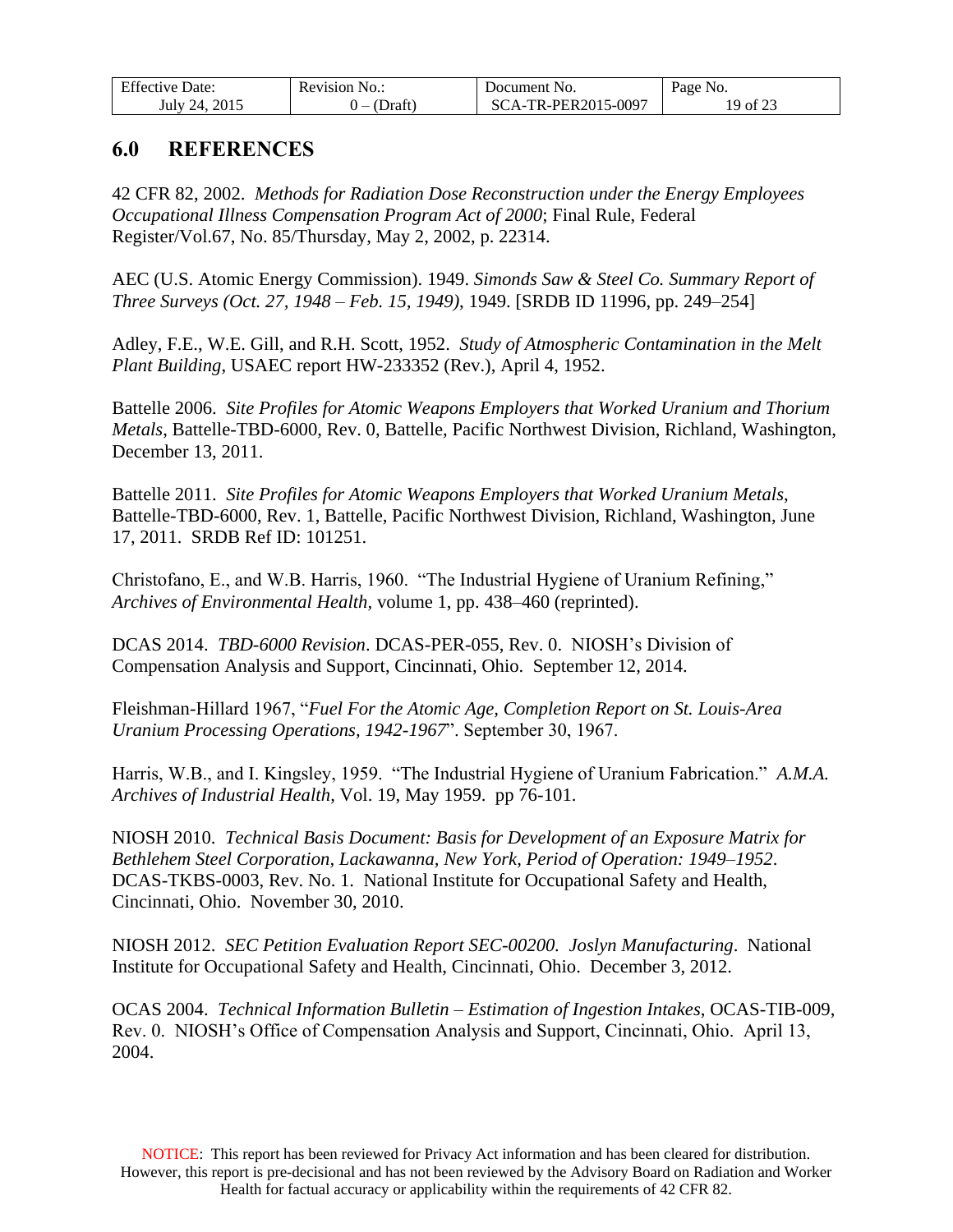| <b>Effective Date:</b> | Revision No.:        | Document No.        | Page No. |
|------------------------|----------------------|---------------------|----------|
| July 24, 2015          | (Draft)<br>$\cdot$ . | SCA-TR-PER2015-0097 | 20 of 23 |

OCAS 2006. *Preparation of Program Evaluation Reports and Program Evaluation Plans*, OCAS-PR-008, Rev. 2, NIOSH's Office of Compensation Analysis and Support, Cincinnati, Ohio. December 6, 2006.

ORAUT 2011. *Site Profile for Simonds Saw and Steel*, ORAUT-TKBS-0032, Rev. 01 PC-1, Oak Ridge Associated Universities Team, Cincinnati, Ohio. April, 18, 2011.

ORAUT 2012. *Dose Reconstruction during Residual Radiation Periods at Atomic Weapons Employer Facilities.* ORAUT-OTIB-0070, Rev. 1, Oak Ridge Associated Universities Team, Cincinnati, Ohio.

Putzier, E.A., 1982. *The Past Thirty Years at Rocky Flats Plant*, Rocky Flats Plant, Golden, Colorado. November 1982.

SC&A 2009. "Issue Resolution Matrix for SC&A Findings on TBD-6000," Revised document updated following the October 14, 2009, TBD-6000 Work Group Meeting. SC&A, Inc., Vienna, Virginia. October 28, 2009.

SC&A 2013. *Supplementary Comments on Revision 1 of Battelle-TBD-6000*, Rev. 0. SC&A, Inc., Vienna, Virginia. May 13, 2013.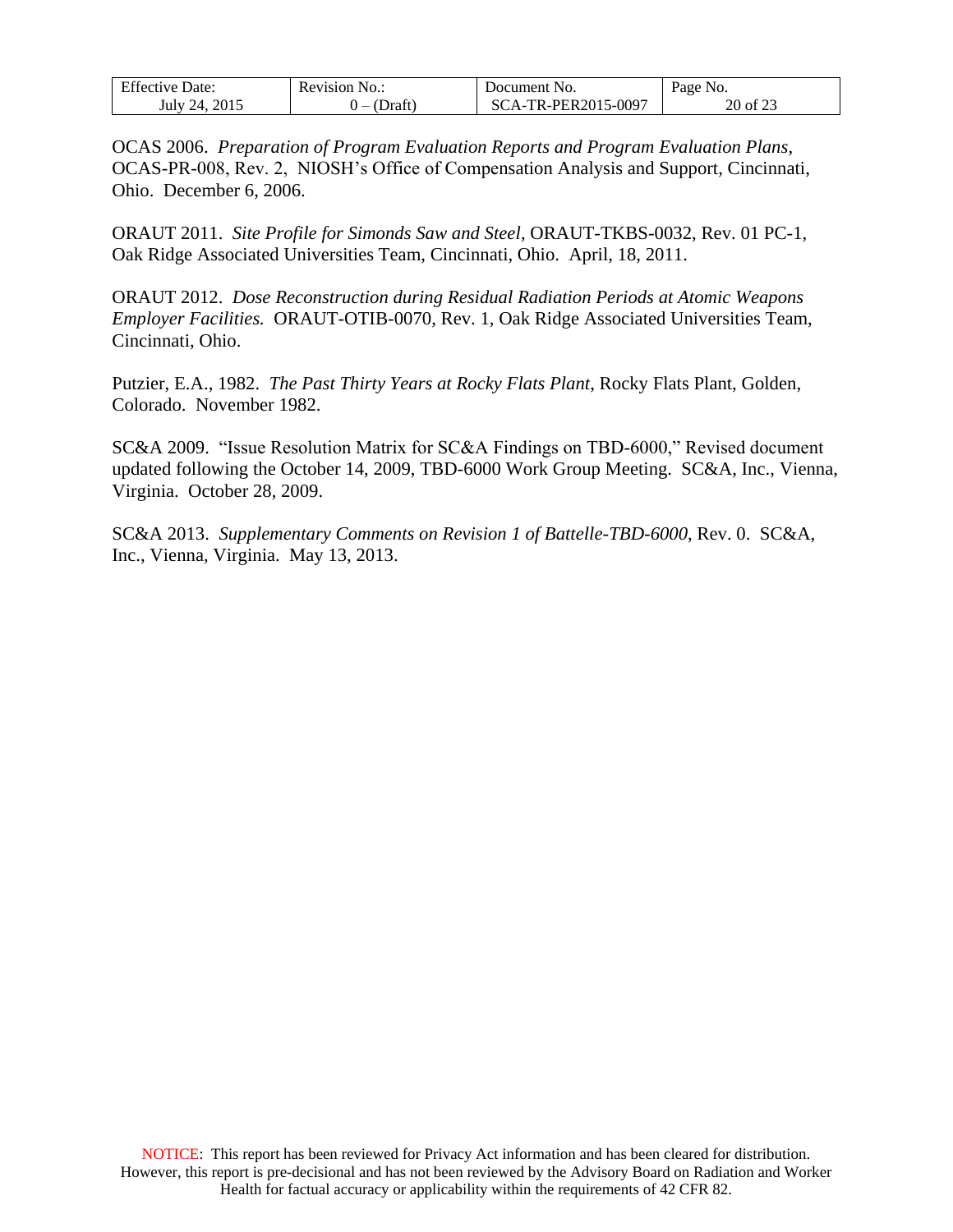<span id="page-20-0"></span>

| <b>Effective Date:</b> | Revision No.: | Document No.        | Page No. |
|------------------------|---------------|---------------------|----------|
| July 24, 2015          | Draft         | SCA-TR-PER2015-0097 | 21 of 23 |

## **ATTACHMENT A: CORRESPONDENCE PERTAINING TO ORAUT-OTIB-0070**

**From:** Neton, Jim (CDC/NIOSH/DCAS) **Sent:** Monday, June 01, 2015 9:22 AM **To:** John Mauro **Subject:** RE: PER-055

John,

You raise a good point. I think that TBD-6000 should refer to the guidance in TIB-0070, which says that the 1E-06 value needs to be reviewed for facilities that have active operations.

Jim

**From:** John Mauro **Sent:** Friday, May 29, 2015 3:39 PM **To:** Neton, Jim (CDC/NIOSH/DCAS) **Subject:** PER-055

Jim,

I'm reviewing PER-055 dealing with Revision 1 to TBD-6000. One of the sections of my report summarizes the changes made from going from Rev 0 to Rev 1. In preparing this section of my report, I am taking advantage of a very thorough issues resolution matrix issued on March 9, 2009, which shows all that all issues were resolved/placed in abeyance. In reading Rev 1, I noticed that section 7.1.5 uses a RF of 1E-6/m and no mention is made of OTIB-0070. However, in response to Issue 6 in the issues resolution matrix, reference is made to OTIB-0070, which resolved this issue. I am writing seeking clarification on how resuspension during the residual period will being handled under Rev 1 to TBD-6000. Will 1E-6/m always be used or will OTIB-0070 be used?

John

Can you help me out?

John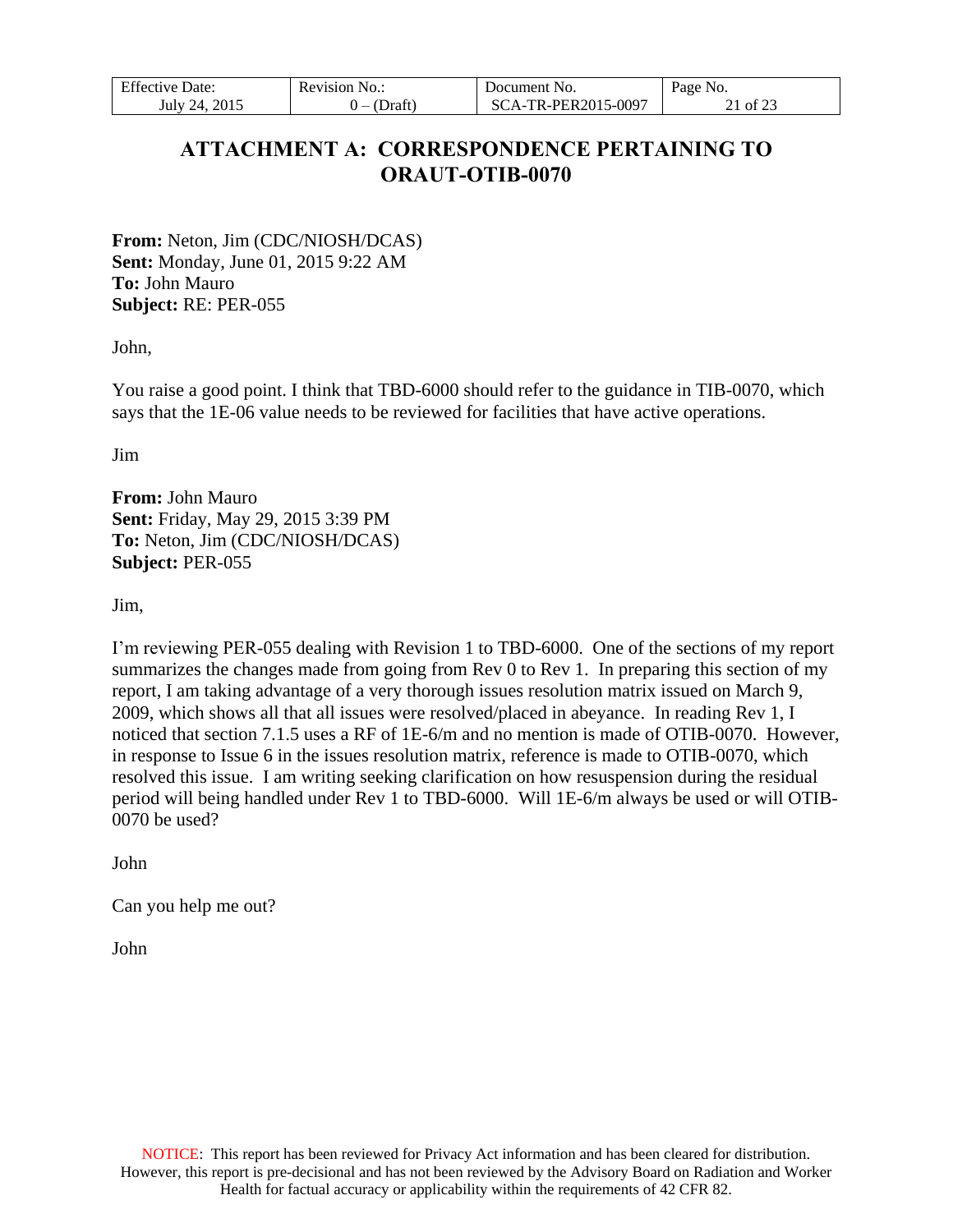| <b>Effective I</b><br>Date: | Revision No.: | Document No.        | Page<br>NO. |
|-----------------------------|---------------|---------------------|-------------|
| 2015                        | <b>Draft</b>  | SCA-TR-PER2015-0097 | $c \wedge$  |
| July 24.                    |               |                     | ' of 25     |

## <span id="page-21-0"></span>**ATTACHMENT B: CORRESPONDENCE THAT PROVIDED SC&A WITH THE UNIVERSE OF POTENTIALLY IMPACTED CASES IDENTIFIED BY NIOSH**

**From:** Allen, David (CDC/NIOSH/DCAS) **Sent:** Tuesday, June 02, 2015 1:50 PM **To:** John Mauro **Subject:** RE: memo

Hi John,

 Sorry I didn't get back to you sooner, I was on vacation last week. The text search is something I had to get our computer folks to do. It is not a standard NOCTS query. The results of the search are in a spreadsheet that that I put in a folder I think you can get to (let me know if you can't). I don't know what it looks like when you log in but here is the folder hierarchy I'm seeing "ABRWH\ABRWH\_Board\_Meetings\AB Document Review\Procedures Subcommittee\PER-055". I made the "PER-055" folder and put a spreadsheet in there.

On the "Cases" tab all 809 cases are listed. There are 831 lines but 22 cases are duplicated because they had employment at more than one of the sites. Column A is the NIOSH ID Column B is the site name Column D is the disposition of the case for this PER

The "Tally" tab is where the numbers come from that appear in the PER (Column I rows 18 through 25). You can see I categorized the disposition of the claims and then grouped them somewhat. Some of the claims with employment at more than one site had different dispositions so I had to just make a call as to what category to put them in. It made no difference whether the claims was evaluation just how it was tallied in the PER document.

Let me know if you can't get this spreadsheet or if you have any questions.

Dave